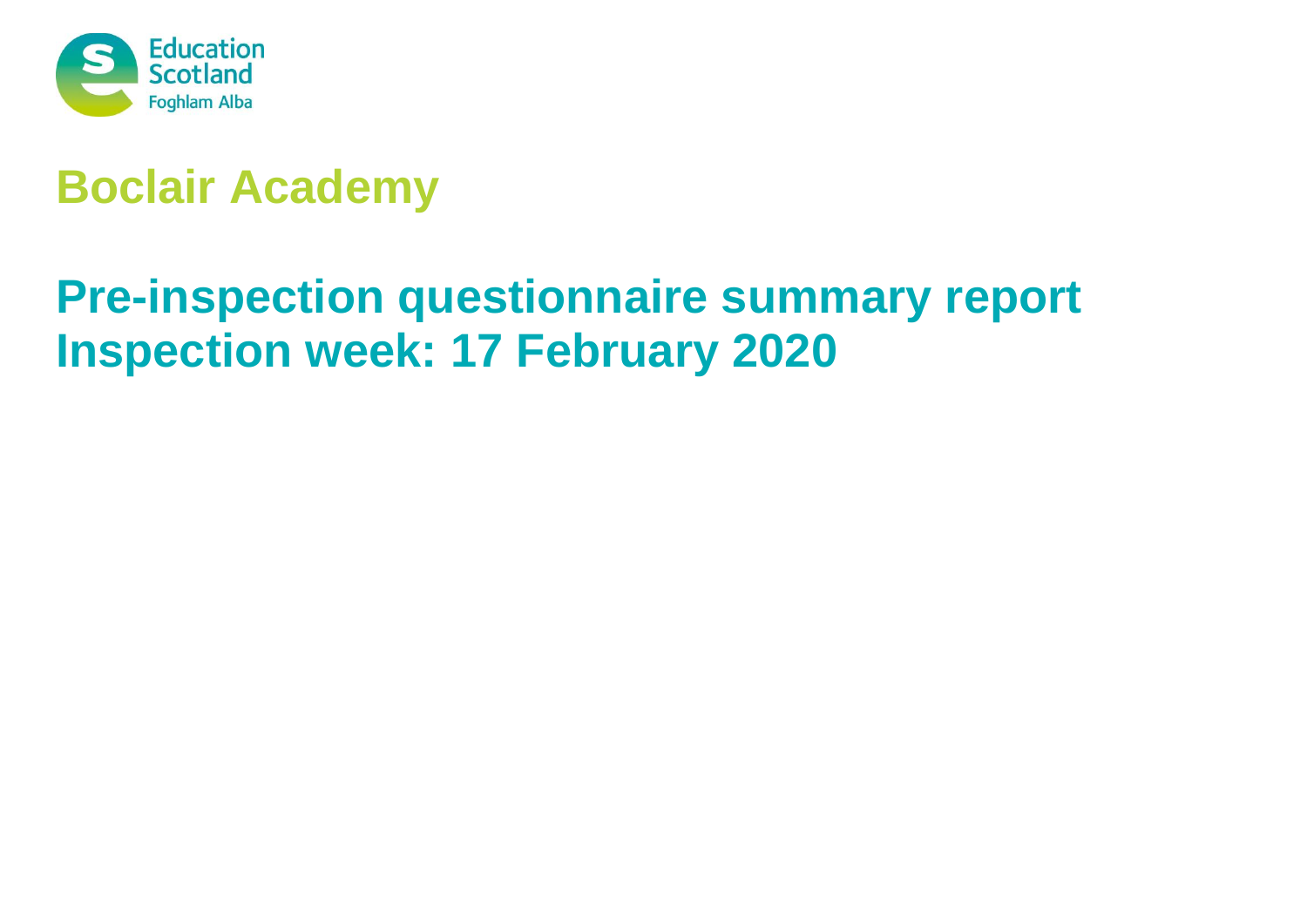# **Questionnaire for young people in secondary stages (02)**

### **02 Your experience by percentage (sharing)**

| Q<br>No.        | Question                                                                                                                | <b>Response</b><br>Count | <b>Strongly</b><br>agree % | <b>Agree</b><br>$\%$ | <b>Disagree</b><br>℅ | <b>Strongly</b><br>disagree % | Don't<br>know<br>% | Didn't<br>answer<br>$\frac{9}{6}$ |
|-----------------|-------------------------------------------------------------------------------------------------------------------------|--------------------------|----------------------------|----------------------|----------------------|-------------------------------|--------------------|-----------------------------------|
| 4               | I feel safe when I am at school.                                                                                        | 873                      | 44.79                      | 50.74                | 1.37                 | 0.57                          | 2.52               | 0.00                              |
| 5               | My school helps me to feel safe.                                                                                        | 873                      | 39.63                      | 52.69                | 2.75                 | 0.57                          | 4.12               | 0.23                              |
| $6\phantom{1}6$ | I have someone in my school I can speak to if I am upset<br>or worried about something.                                 | 873                      | 50.74                      | 42.61                | 2.86                 | 0.57                          | 3.09               | 0.11                              |
| $\overline{7}$  | Staff treat me fairly and with respect.                                                                                 | 873                      | 41.7                       | 49.94                | 4.24                 | 1.03                          | 2.86               | 0.23                              |
| 8               | Other young people treat me fairly and with respect.                                                                    | 873                      | 21.88                      | 62.43                | 7.67                 | 1.72                          | 5.84               | 0.46                              |
| 9               | My school helps me to understand and respect other<br>people.                                                           | 873                      | 43.41                      | 50.17                | 1.95                 | 0.34                          | 3.89               | 0.23                              |
| 10 <sup>°</sup> | My school is helping me to become confident.                                                                            | 873                      | 30.13                      | 51.2                 | 8.82                 | 1.26                          | 8.13               | 0.46                              |
| 11              | My school teaches me how to lead a healthy lifestyle.                                                                   | 873                      | 32.42                      | 54.52                | 6.3                  | 0.69                          | 5.96               | 0.11                              |
| 12 <sup>°</sup> | There are lots of chances at my school for me to get<br>regular exercise.                                               | 873                      | 46.96                      | 46.28                | 3.78                 | 0.34                          | 1.72               | 0.92                              |
| 13              | My school offers me the opportunity to take part in<br>activities in school beyond the classroom and timetabled<br>day. | 873                      | 50.06                      | 44.44                | 2.29                 | 0.11                          | 2.98               | 0.11                              |
| 14              | I have the opportunity to discuss my achievements<br>outwith school with an adult in school who knows me<br>well.       | 873                      | 23.25                      | 54.64                | 10.19                | 1.15                          | 10.08              | 0.69                              |
| 15              | My school listens to my views.                                                                                          | 873                      | 26.92                      | 54.07                | 7.1                  | 0.92                          | 10.19              | 0.80                              |
| 16              | My school takes my views into account.                                                                                  | 873                      | 22.45                      | 50.17                | 9.28                 | 1.37                          | 15.81              | 0.92                              |
| 17              | My homework helps me to understand and improve my<br>work in school.                                                    | 873                      | 22.22                      | 52.58                | 13.86                | 4.35                          | 5.84               | 1.15                              |
| 18              | I was given good advice to make choices about taking<br>the subjects that are right for me.                             | 873                      | 31.39                      | 45.48                | 7.33                 | 1.49                          | 13.4               | 0.92                              |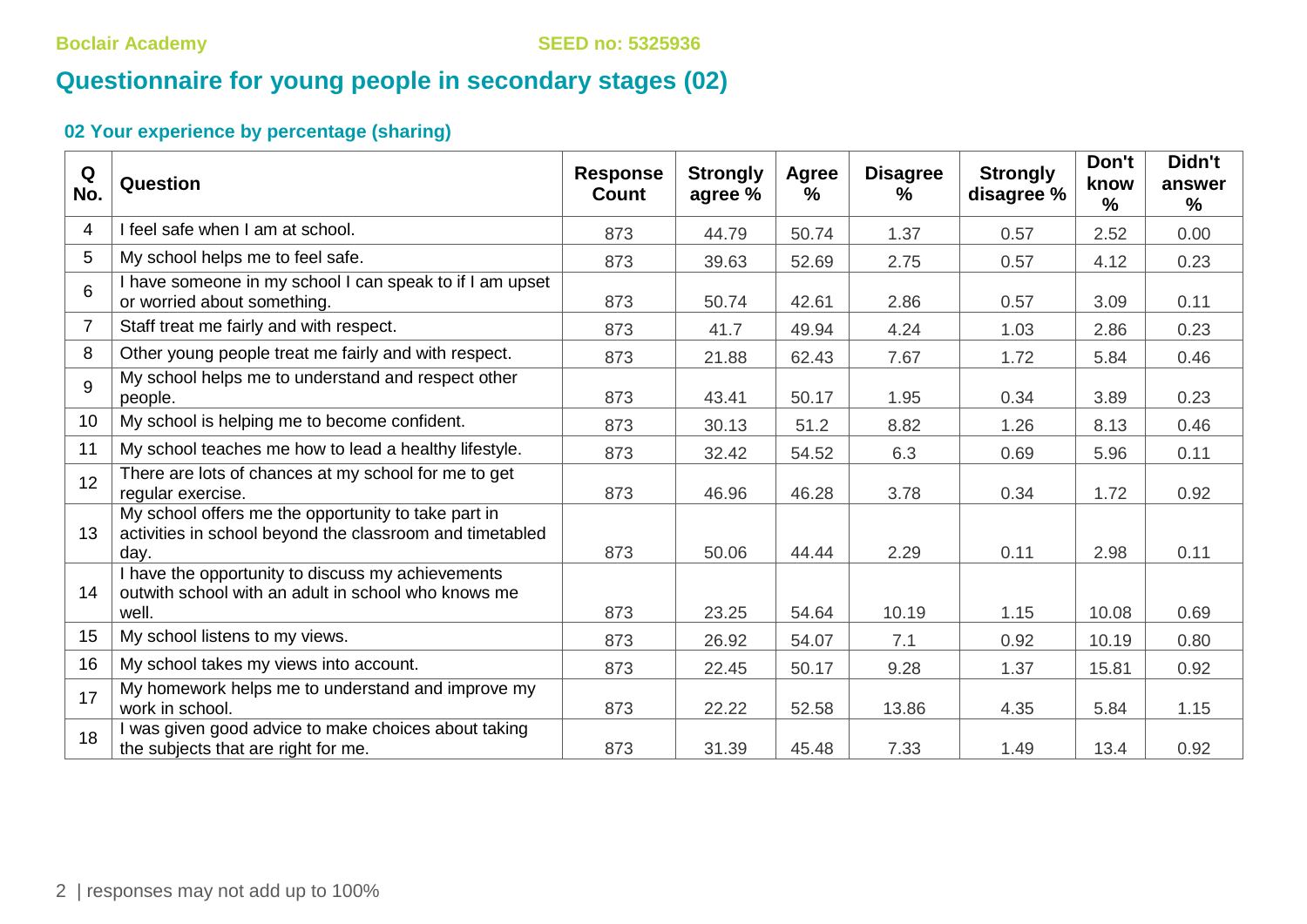### **02 Your experience by percentage chart (sharing)**

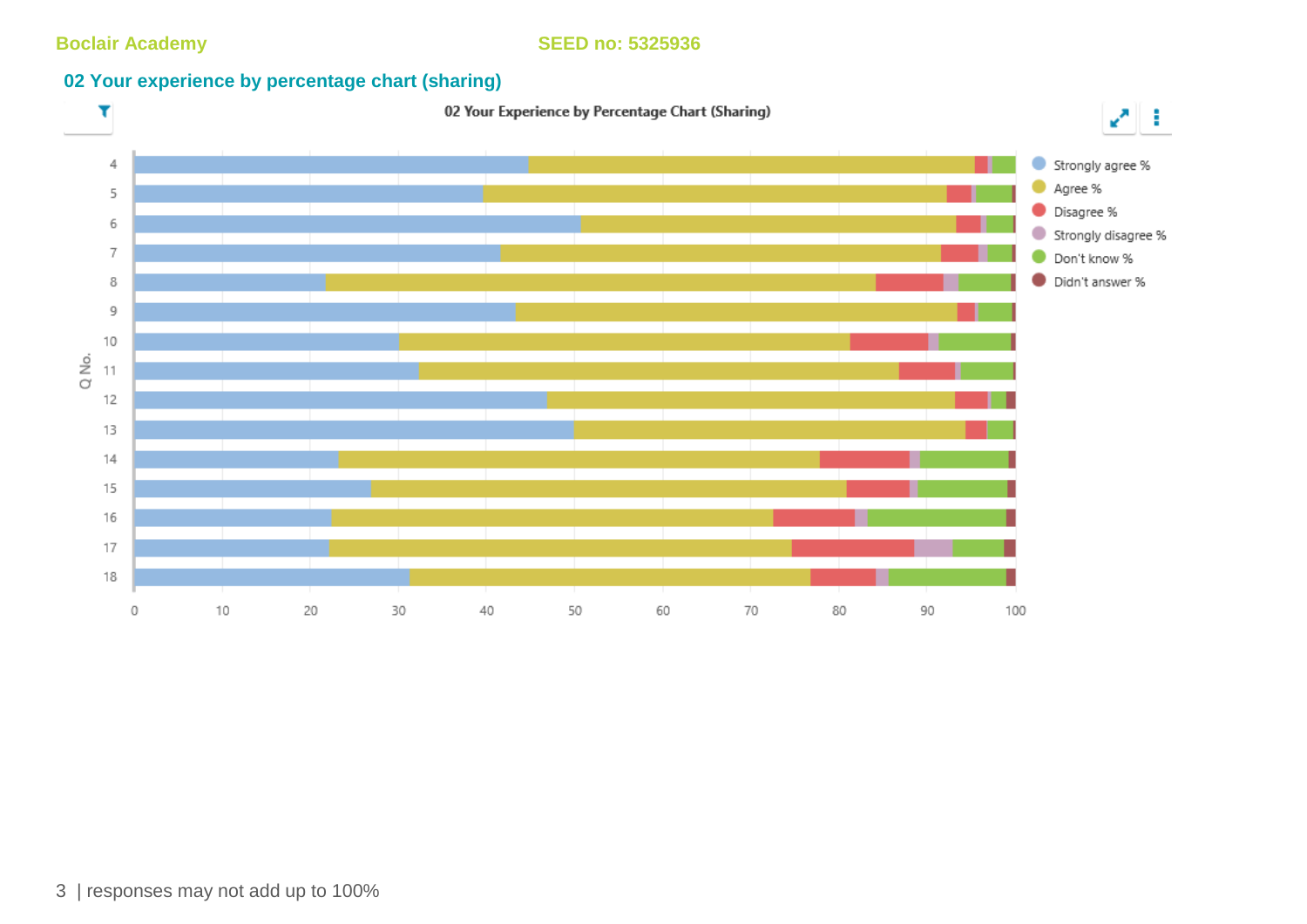**Boclair Academy Boclair Academy SEED no: 5325936** 

### **02 Your experience by percentage 2 (sharing)**

| Q<br>No. | Question                                            | Response<br><b>Count</b> | All of the<br>time % | Some of the<br>time % | Not very<br>often % | Don't<br>know % | Didn't<br>answer % |
|----------|-----------------------------------------------------|--------------------------|----------------------|-----------------------|---------------------|-----------------|--------------------|
| 19       | Staff help young people to be responsible for their |                          |                      |                       |                     |                 |                    |
|          | own behaviour.                                      | 873                      | 40.89                | 50.74                 | 3.44                | 4.01            | 0.92               |
| 20       | I feel comfortable approaching staff with questions |                          |                      |                       |                     |                 |                    |
|          | or suggestions.                                     | 873                      | 34.36                | 50.63                 | 11.23               | 3.32            | 0.46               |
| 21       | I am given the opportunity to influence what and    |                          |                      |                       |                     |                 |                    |
|          | how I learn.                                        | 873                      | 26.35                | 51.78                 | 11.91               | 9.16            | 0.80               |
| 22       | I enjoy learning at school.                         | 873                      | 23.25                | 60.37                 | 13.86               | 2.18            | 0.34               |
| 23       | I feel that my work in school is hard enough.       | 873                      | 46.05                | 46.96                 | 3.09                | 2.98            | 0.92               |
| 24       | I know who to ask to get help if I find my work too |                          |                      |                       |                     |                 |                    |
|          | hard.                                               | 873                      | 55.56                | 36.43                 | 2.86                | 4.01            | 1.15               |
| 25       | Staff help me to understand how I am progressing    |                          |                      |                       |                     |                 |                    |
|          | in my school work.                                  | 873                      | 41.7                 | 50.4                  | 5.38                | 2.29            | 0.23               |
| 26       | The feedback I receive on my work helps me to       |                          |                      |                       |                     |                 |                    |
|          | improve my learning.                                | 873                      | 37.92                | 54.18                 | 4.93                | 2.75            | 0.23               |
| 27       | I am encouraged by staff to do the best I can.      | 873                      | 55.33                | 37.11                 | 4.93                | 2.29            | 0.34               |
| 28       | I am happy with the quality of teaching in my       |                          |                      |                       |                     |                 |                    |
|          | school.                                             | 873                      | 35.74                | 55.33                 | 5.5                 | 2.86            | 0.57               |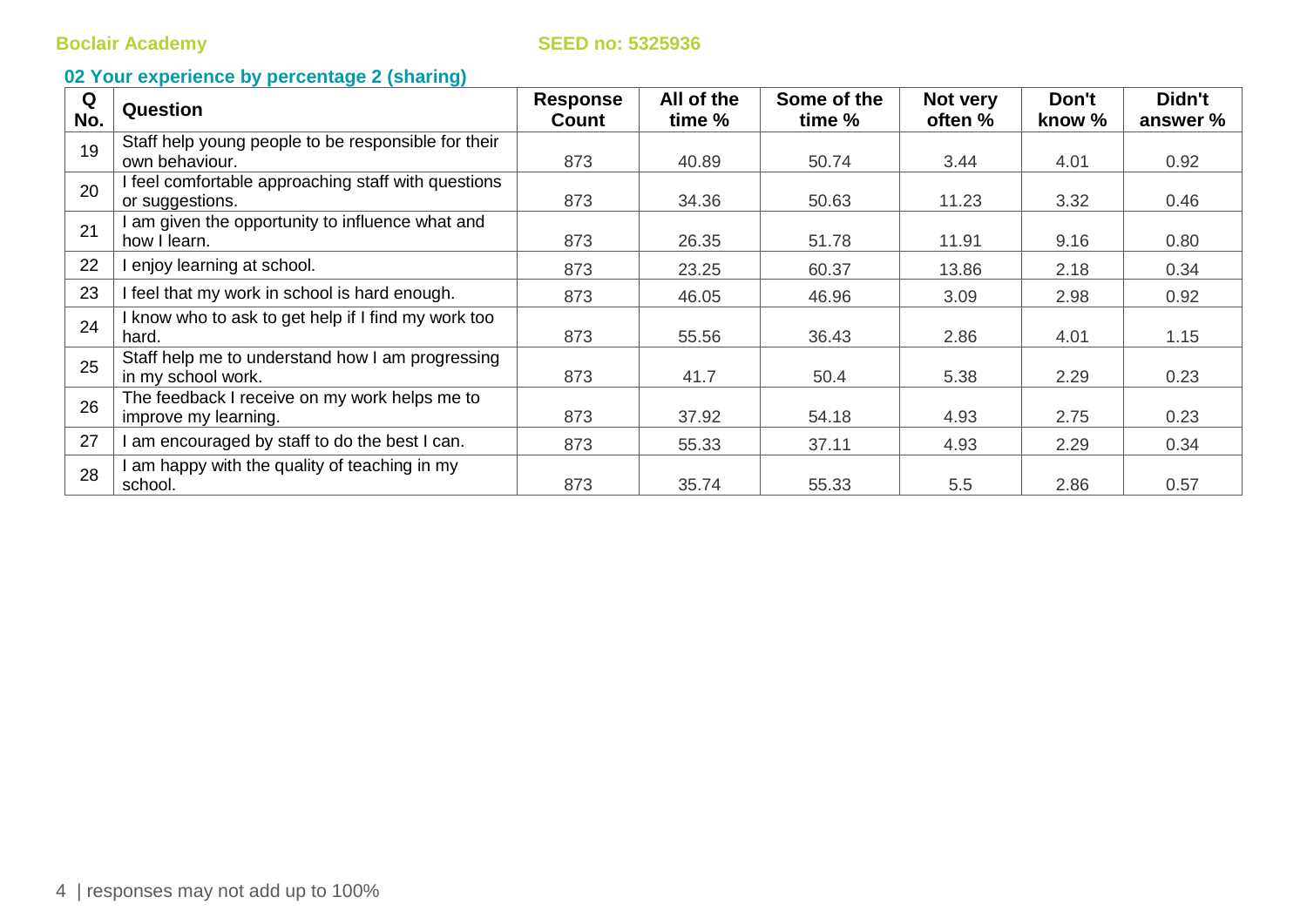#### **Boclair Academy Boclair Academy SEED no: 5325936**

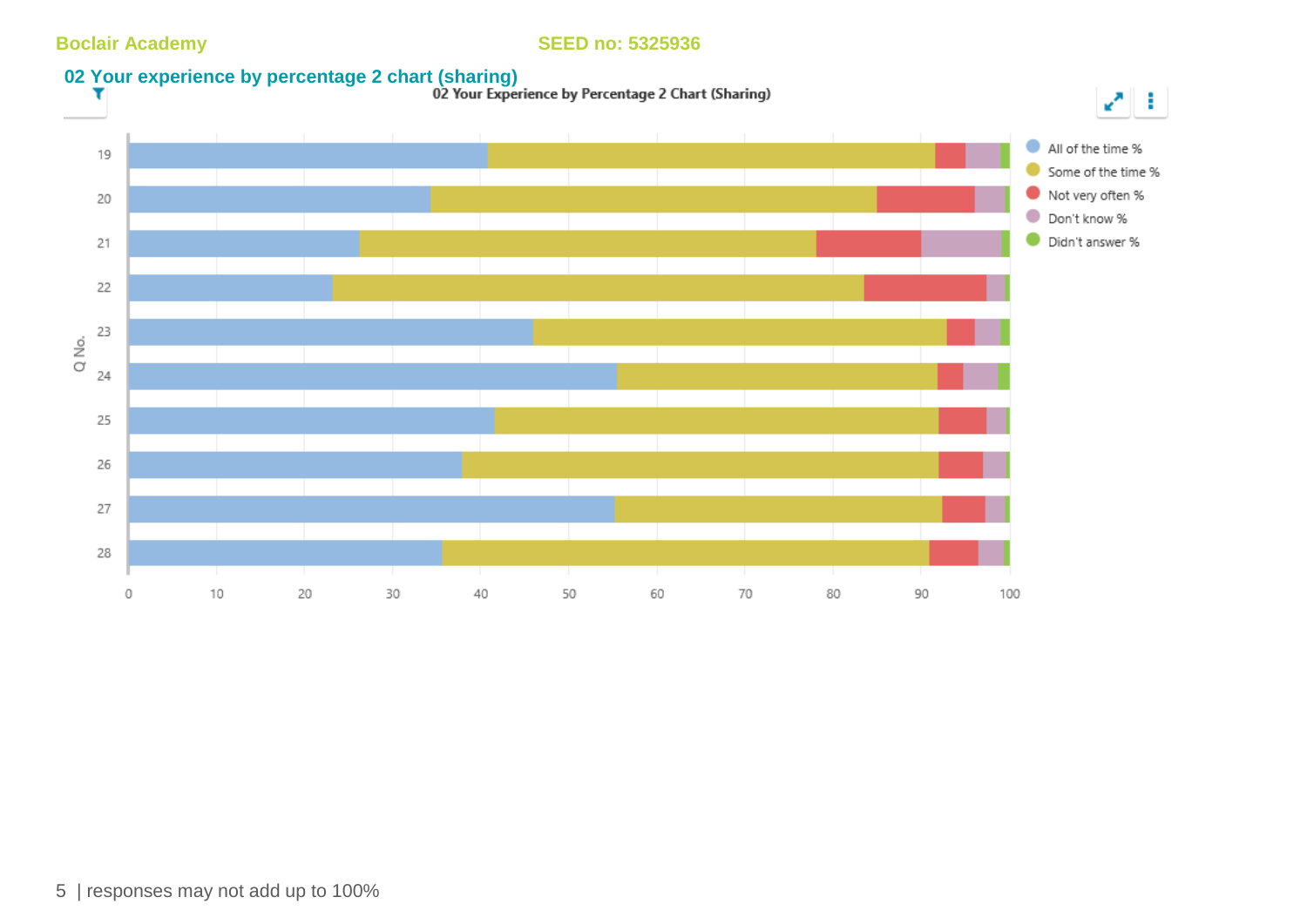#### **02 Your experience by percentage (sharing) bullying**

| No. | <b>Question</b>                         | <b>Response</b><br><b>Count</b> | Strongly<br>agree % | Agree  <br>$\%$ | <b>Disagree</b><br>$\%$ | <b>Strongly</b><br>disagree<br>$\frac{0}{0}$ | <b>Never</b><br><b>Lexperienced</b> | Didn't<br>answer<br>$\frac{6}{6}$ |
|-----|-----------------------------------------|---------------------------------|---------------------|-----------------|-------------------------|----------------------------------------------|-------------------------------------|-----------------------------------|
| 29  | My school deals well with any bullying. | 873                             | 18.9                | 30.             | 8.48                    | 2.75                                         | 38.72                               | 0.46                              |

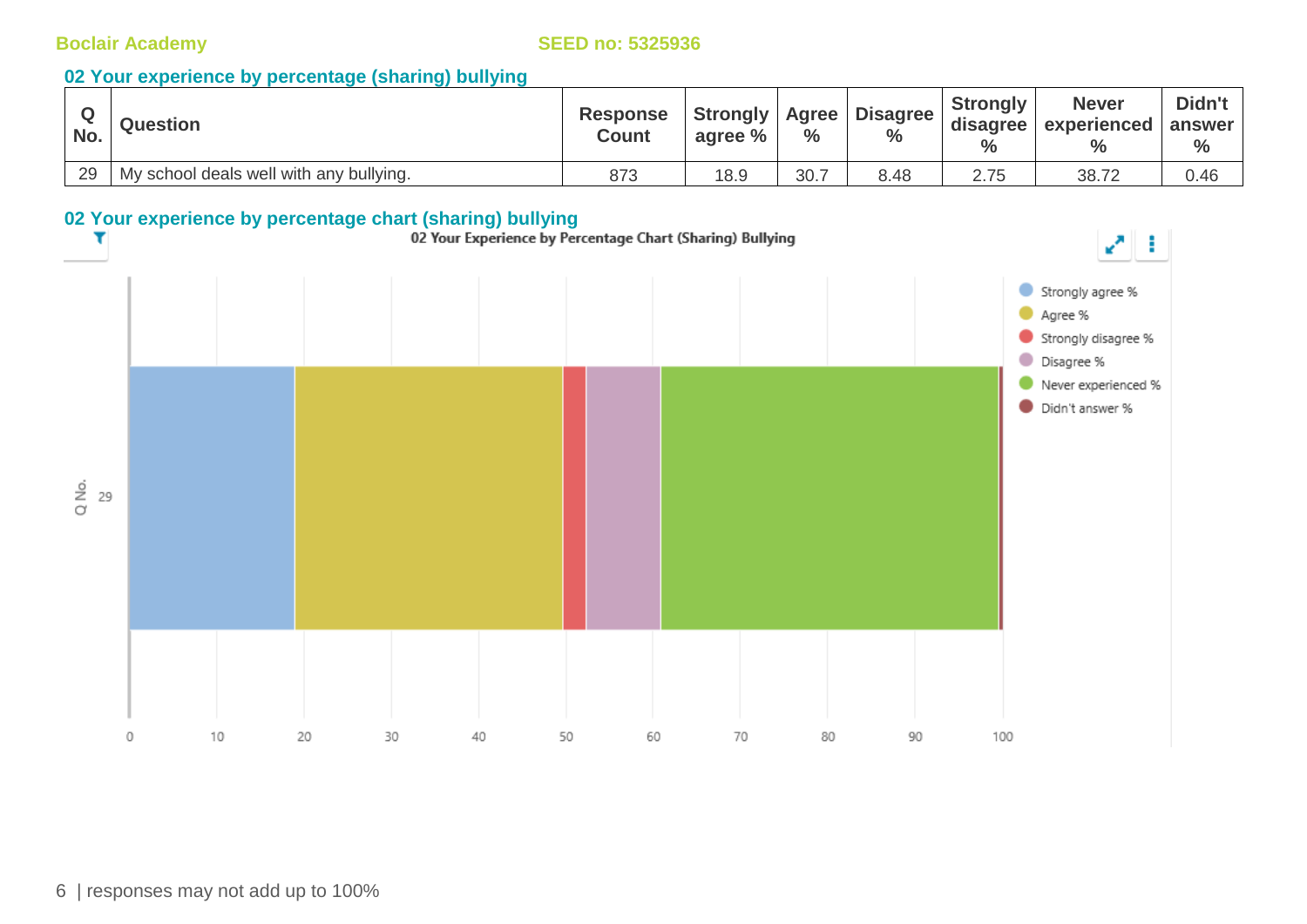### **02 Your experience by percentage (sharing) moved**

| ⌒<br>ч<br>No. | <b>Question</b>                          | <b>Response</b><br>Count | <b>Strongly</b><br>agree % | Agree % | <b>Disagree</b><br>$\frac{0}{0}$ | <b>Strongly</b><br>disagree % | <b>Haven't</b><br>moved % | Didn't<br>answer % |
|---------------|------------------------------------------|--------------------------|----------------------------|---------|----------------------------------|-------------------------------|---------------------------|--------------------|
| 30            | I was well supported if I moved to a new |                          |                            |         |                                  |                               |                           |                    |
|               | school within the last year.             | 873                      | 5.92                       | ィつ フィ   | 0.57                             | 0.57                          | 69.64                     | 0.57               |

#### **02 Your experience by percentage chart (sharing) moved**

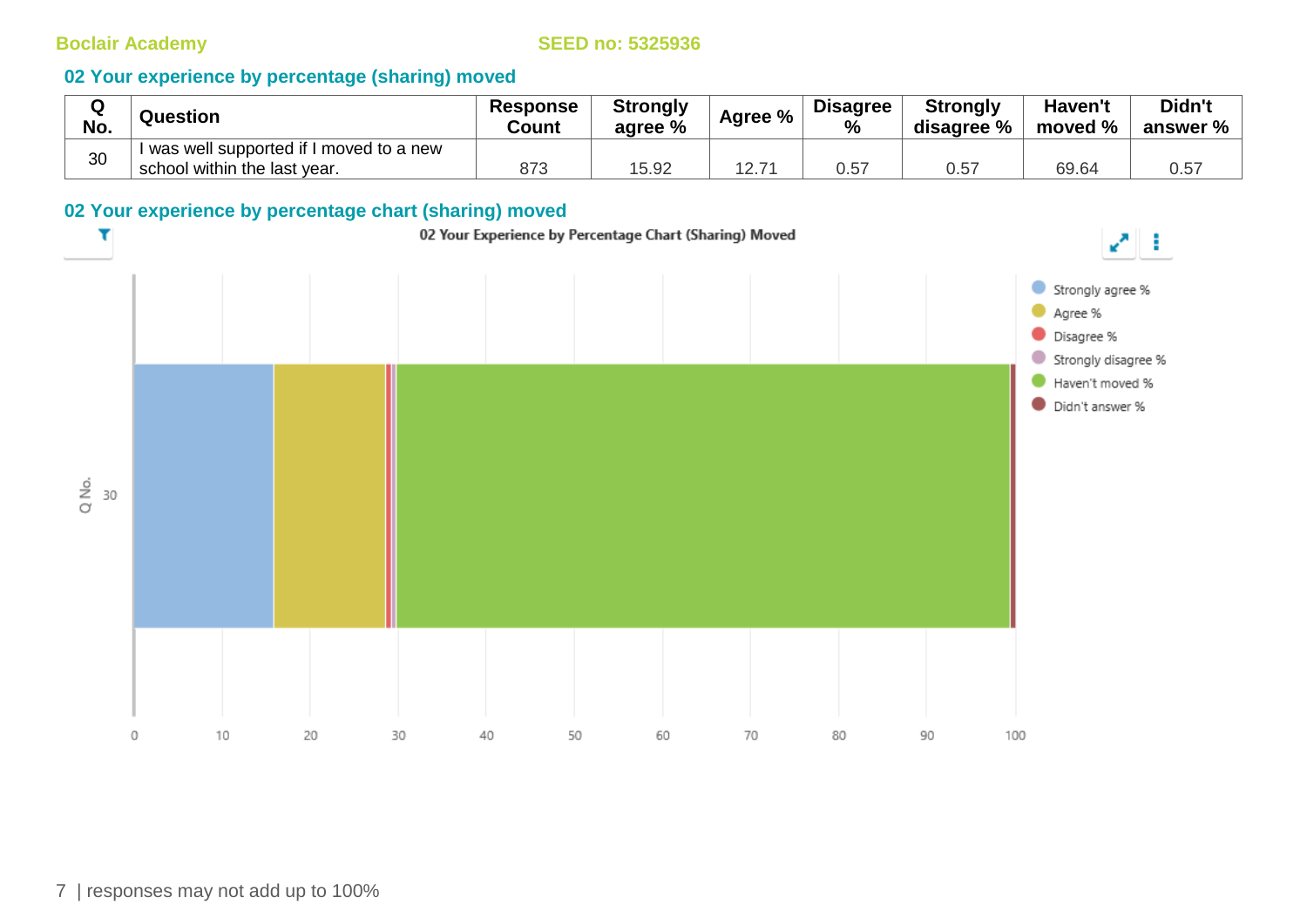# **Questionnaire for parents/carers of children in secondary stages (05)**

### **05 Your experience by percentage (sharing)**

| Q<br>No.       | Question                                                                                                                                       | <b>Response</b><br><b>Count</b> | <b>Strongly</b><br>agree % | <b>Agree</b><br>% | <b>Disagree</b><br>$\%$ | <b>Strongly</b><br>disagree<br>℅ | Don't<br>know<br>$\frac{9}{6}$ | Didn't<br>answer<br>$\frac{0}{0}$ |
|----------------|------------------------------------------------------------------------------------------------------------------------------------------------|---------------------------------|----------------------------|-------------------|-------------------------|----------------------------------|--------------------------------|-----------------------------------|
| 4              | My child likes being at this school.                                                                                                           | 244                             | 42.21                      | 51.64             | 5.33                    | 0.41                             | 0.41                           | 0.00                              |
| 5              | Staff treat my child fairly and with respect.                                                                                                  | 244                             | 46.31                      | 49.18             | 2.87                    | 0.00                             | 1.23                           | 0.41                              |
| 6              | I feel that my child is safe at the school.                                                                                                    | 244                             | 50.82                      | 44.67             | 2.46                    | 0.82                             | 0.82                           | 0.41                              |
| $\overline{7}$ | The school helps my child to feel confident.                                                                                                   | 244                             | 43.44                      | 45.9              | 6.15                    | 0.00                             | 3.69                           | 0.82                              |
| 8              | I feel staff really know my child as an individual.                                                                                            | 244                             | 36.48                      | 48.77             | 6.97                    | 0.82                             | 6.56                           | 0.41                              |
| 9              | My child finds their learning activities hard enough.                                                                                          | 244                             | 21.72                      | 67.62             | 7.79                    | 0.82                             | 2.05                           | 0.00                              |
| 10             | My child receives the help he/she needs to do well.                                                                                            | 244                             | 29.1                       | 57.79             | 7.79                    | 0.82                             | 3.69                           | 0.82                              |
| 11             | My child is encouraged by the school to be healthy and take<br>regular exercise.                                                               | 244                             | 31.97                      | 56.15             | 4.92                    | 0.41                             | 4.51                           | 2.05                              |
| 12             | The school supports my child's emotional wellbeing.                                                                                            | 244                             | 30.33                      | 56.56             | 4.92                    | 0.00                             | 6.97                           | 1.23                              |
| 13             | My child is making good progress at the school.                                                                                                | 244                             | 41.39                      | 51.23             | 4.92                    | 0.00                             | 1.23                           | 1.23                              |
| 14             | My child was well supported to make choices about taking the<br>subjects that are right for them.                                              | 244                             | 25                         | 50.82             | 4.51                    | 0.82                             | 17.62                          | 1.23                              |
| 15             | I receive helpful, regular feedback about how my child is<br>learning and developing e.g. informal feedback, reports and<br>learning profiles. | 244                             | 30.74                      | 55.33             | 11.07                   | 2.46                             | 0.41                           | 0.00                              |
| 16             | The information I receive about how my child is doing reaches<br>me at the right time.                                                         | 244                             | 29.51                      | 55.74             | 9.84                    | 2.05                             | 2.46                           | 0.41                              |
| 17             | I understand how my child's progress is assessed.                                                                                              | 244                             | 26.23                      | 59.43             | 11.48                   | 0.82                             | 1.64                           | 0.41                              |
| 18             | The school gives me advice on how to support my child's<br>learning at home.                                                                   | 244                             | 25                         | 61.48             | 9.43                    | 0.82                             | 2.87                           | 0.41                              |
| 19             | The school organises activities where my child and I can learn<br>together.                                                                    | 244                             | 14.34                      | 36.07             | 23.36                   | 2.46                             | 22.54                          | 1.23                              |
| 20             | The school takes my views into account when making changes.                                                                                    | 244                             | 19.67                      | 48.77             | 6.56                    | 1.23                             | 23.36                          | 0.41                              |
| 21             | I feel comfortable approaching the school with questions,<br>suggestions and/or a problem.                                                     | 244                             | 49.18                      | 42.21             | 3.28                    | 1.23                             | 3.28                           | 0.82                              |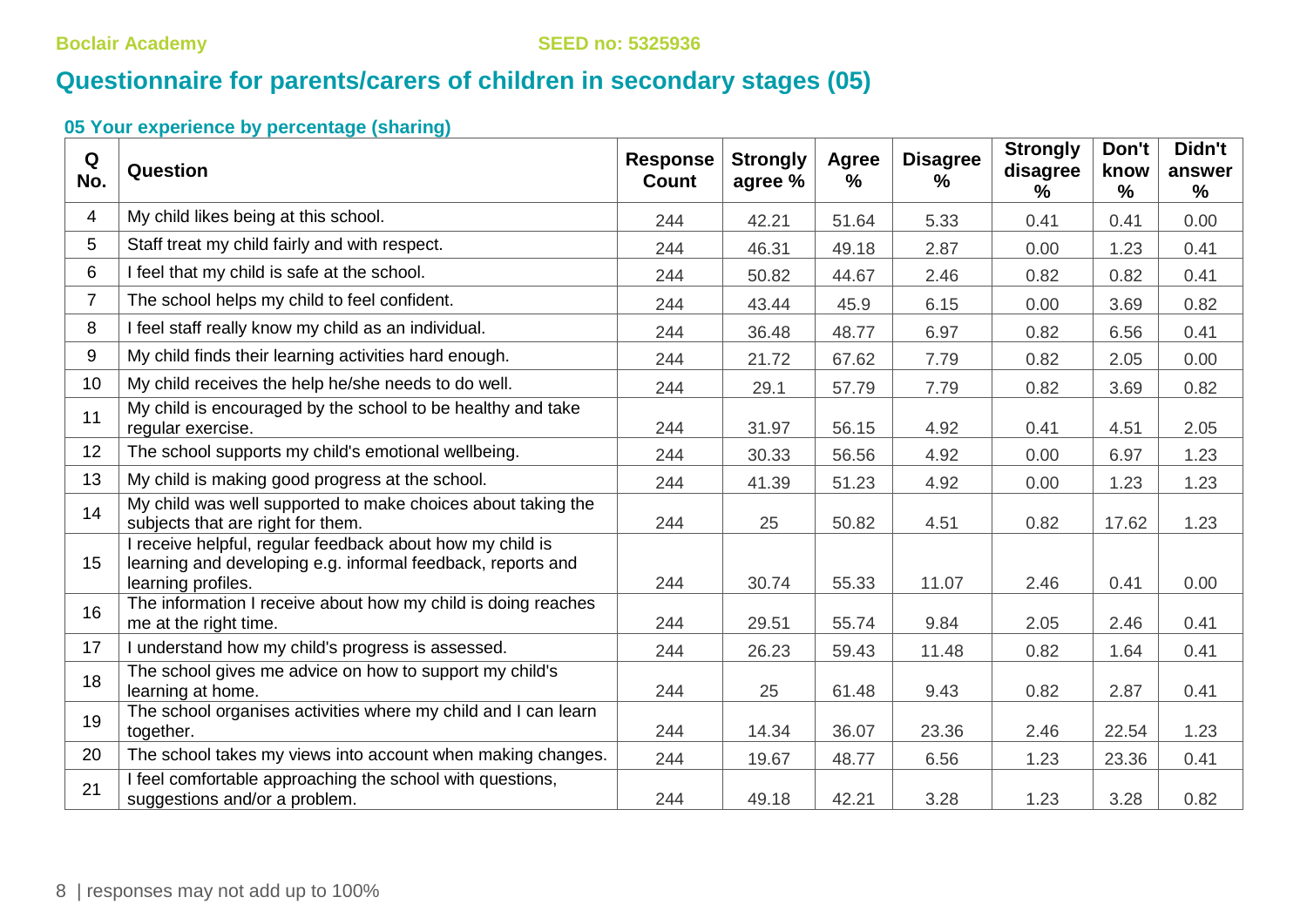| Q<br>No. | <b>Question (cont.)</b>                                      | <b>Response</b><br>Count | <b>Strongly</b><br>agree % | Agree<br>% | <b>Disagree</b><br>% | <b>Strongly</b><br>disagree<br>% | Don't<br>know<br>% | Didn't<br>answer<br>% |
|----------|--------------------------------------------------------------|--------------------------|----------------------------|------------|----------------------|----------------------------------|--------------------|-----------------------|
| 22       | feel encouraged to be involved in the work of the Parent     |                          |                            |            |                      |                                  |                    |                       |
|          | Council and/or parent association.                           | 244                      | 22.95                      | 47.54      | 13.11                | 2.46                             | 13.93              | 0.00                  |
| 23       | am kept informed about the work of the Parent Council and/or |                          |                            |            |                      |                                  |                    |                       |
|          | parent association.                                          | 244                      | 20.49                      | 48.77      | 15.57                | 2.87                             | 12.3               | 0.00                  |
| 24       | am satisfied with the quality of teaching in the school.     | 244                      | 27.05                      | 61.89      | 6.56                 | 1.64                             | 2.46               | 0.41                  |
| 25       | The school is well led and managed.                          | 244                      | 54.92                      | 39.34      | 2.46                 | 1.64                             | .64                | 0.00                  |
| 26       | The school encourages young people to treat others with      |                          |                            |            |                      |                                  |                    |                       |
|          | respect.                                                     | 244                      | 43.03                      | 51.23      | 2.05                 | 0.82                             | 2.87               | 0.00                  |
| 27       | would recommend the school to other parents.                 | 244                      | 51.64                      | 42.21      | 1.23                 | 1.64                             | 2.87               | 0.41                  |
| 28       | Overall, I am satisfied with the school.                     | 244                      | 49.59                      | 44.26      | 3.69                 | 1.23                             | .23                | 0.00                  |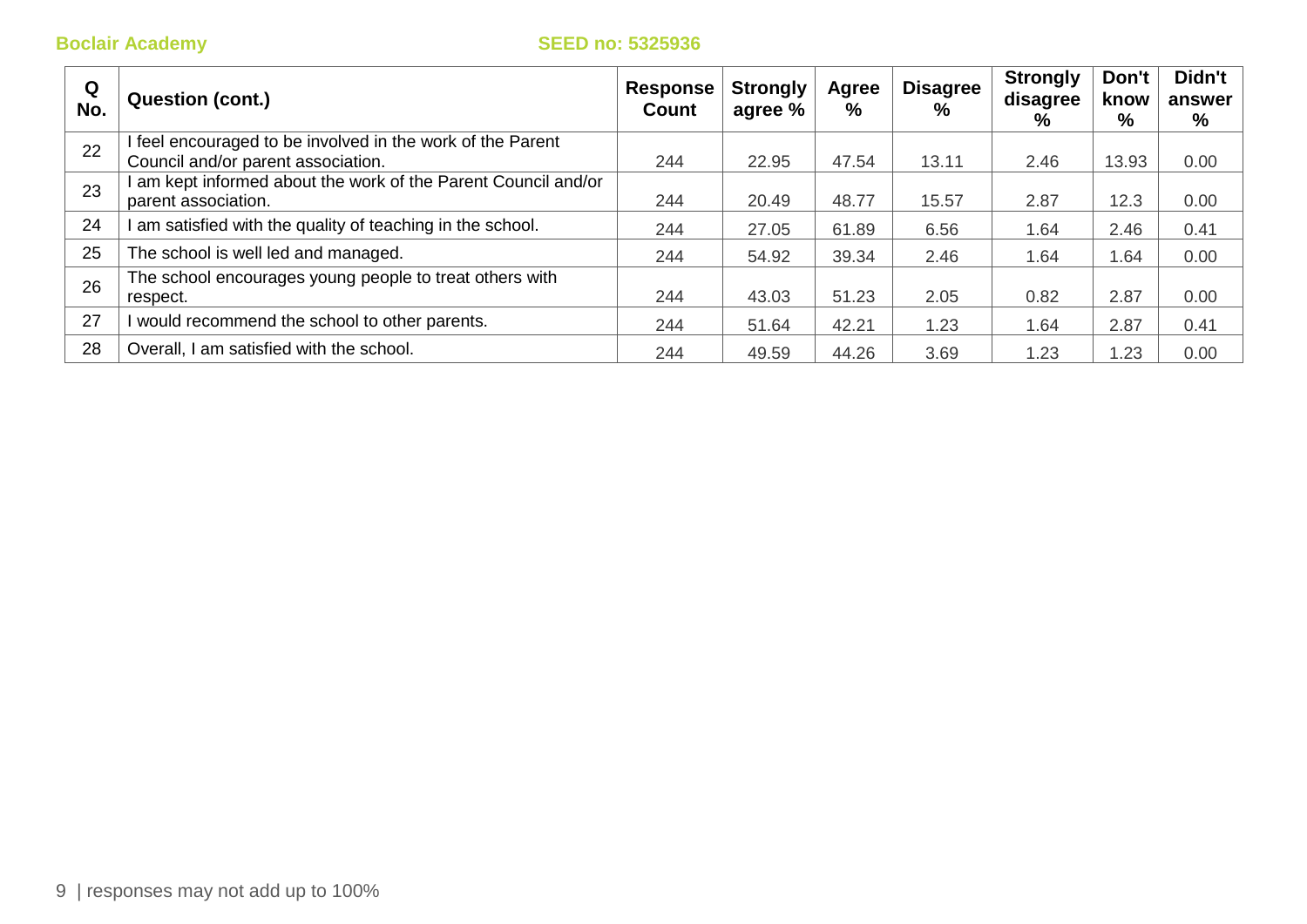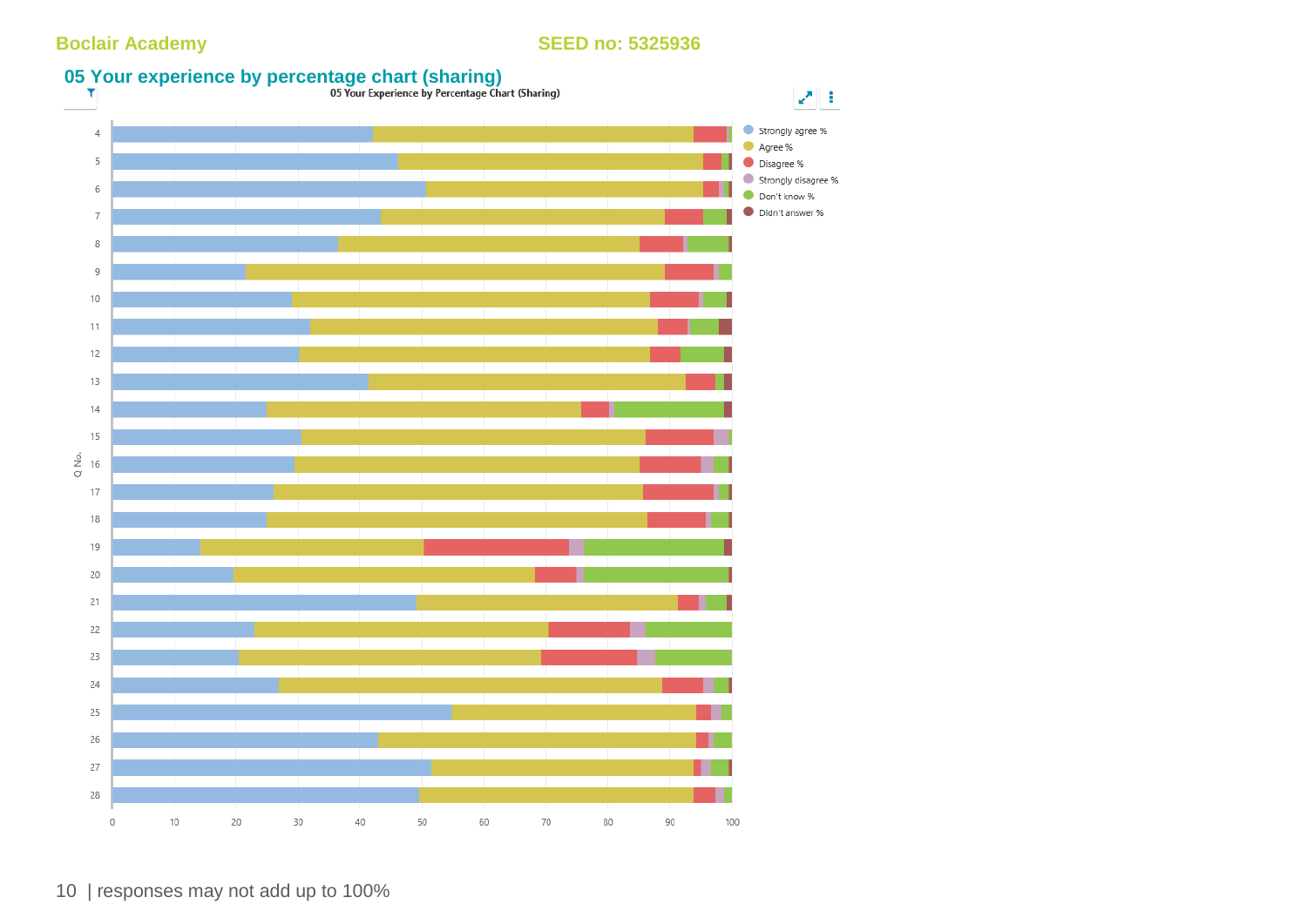### **05 Your experience by percentage (sharing) bullying**

| No. | <b>Question</b>                                    | Response<br>Count | Strongly<br>agree % | Agree<br>$\frac{0}{0}$ | <b>Disagree</b><br>$\frac{0}{0}$ | <b>Strongly</b><br>disagree % | <b>Never</b><br>experienced % | Didn't<br>answer % |
|-----|----------------------------------------------------|-------------------|---------------------|------------------------|----------------------------------|-------------------------------|-------------------------------|--------------------|
| 29  | My child's school deals well with any<br>bullying. | 244               | 18.03               | 28.28                  | 4.51                             | 2.05                          | 46.72                         | J.41               |

### **05 Your experience by percentage chart (sharing) bullying**

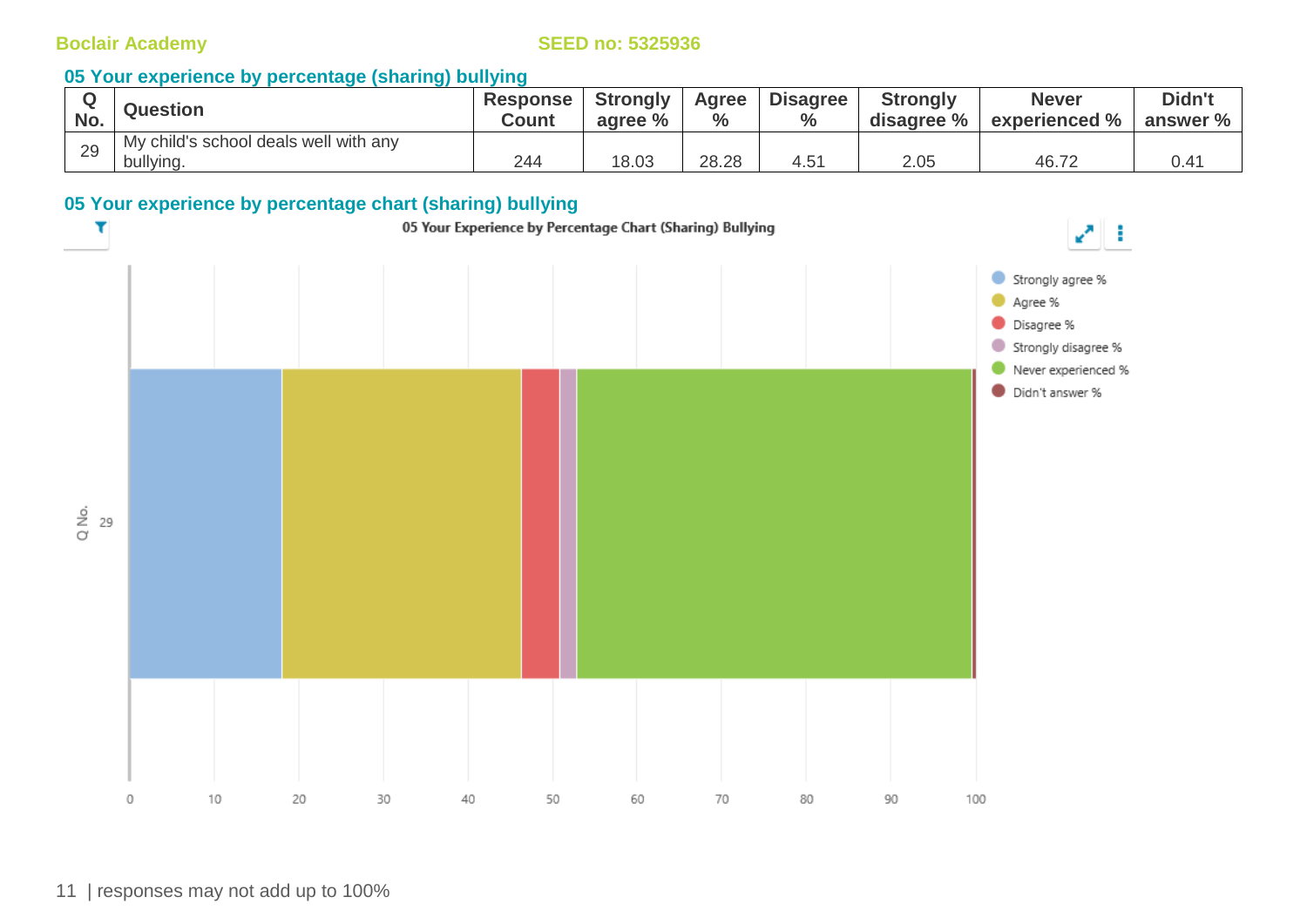#### **05 Your experience by percentage (sharing) moved**

| w<br>No. | Question                                       | <b>Response</b><br>Count | <b>Strongly</b><br>agree % | Agree<br>% | <b>Disagree</b><br>% | <b>Strongly</b><br>disagree % | Hasn't<br><b>Moved</b> | Didn't<br>answer % |
|----------|------------------------------------------------|--------------------------|----------------------------|------------|----------------------|-------------------------------|------------------------|--------------------|
| 30       | My child was well supported if they moved to a |                          |                            |            |                      |                               |                        |                    |
|          | new school within the last year.               | 244                      | 9.84                       | 5.33       | 0.82                 |                               | 82.38                  | .23                |

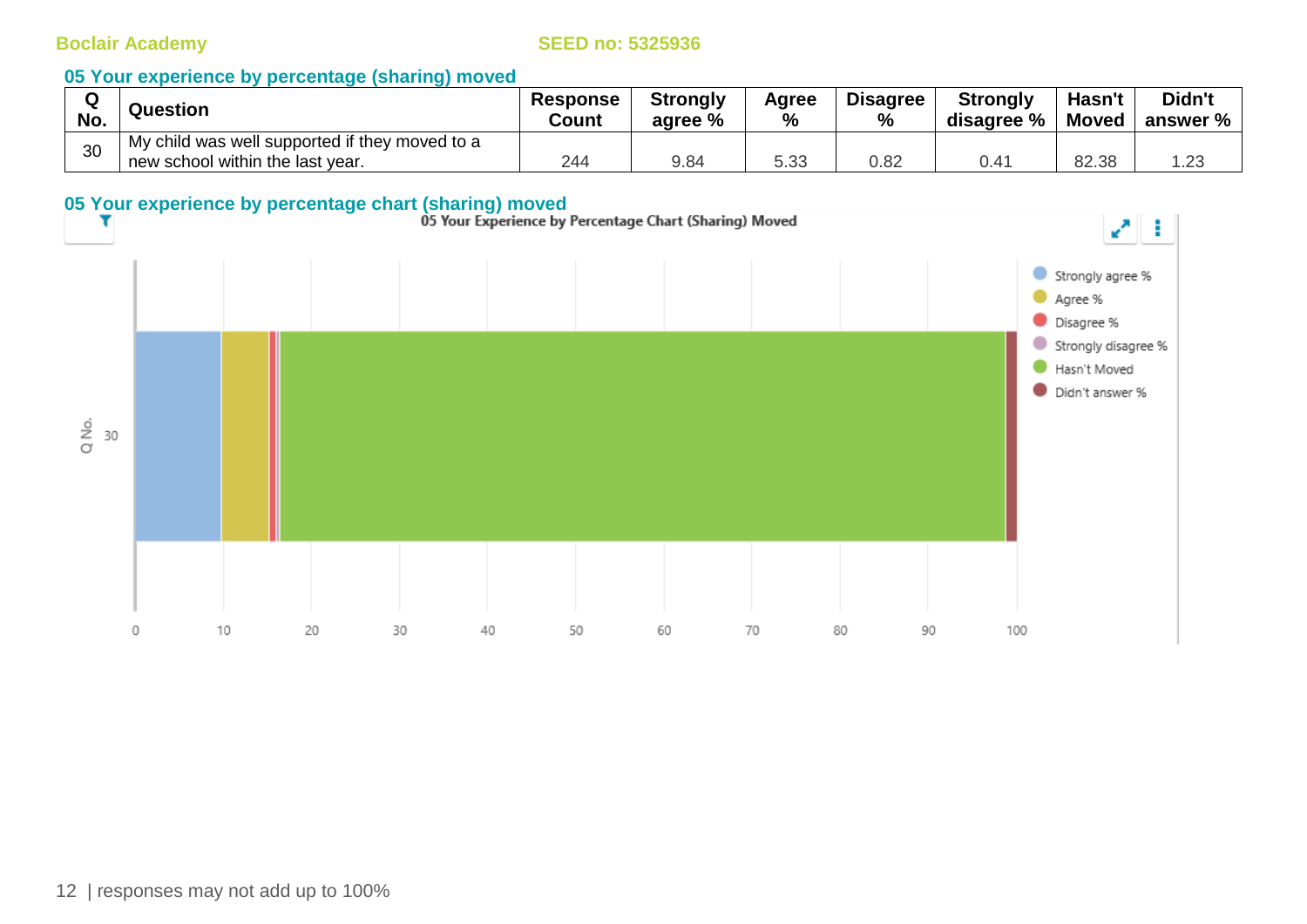# **Questionnaire for partners with the school (06)**

### **06 Your experience by percentage (sharing)**

| $\mathbf Q$<br>No. | Question                                                                                                                                                             | <b>Response</b><br><b>Count</b> | <b>Strongly</b><br>agree % | <b>Agree</b><br>$\frac{6}{6}$ | <b>Disagree</b><br>$\frac{9}{6}$ | <b>Strongly</b><br>disagree<br>$\frac{0}{0}$ | Don't<br>know<br>$\frac{0}{0}$ | N/A<br>$\frac{0}{0}$ | Didn't<br>answer<br>$\frac{0}{0}$ |
|--------------------|----------------------------------------------------------------------------------------------------------------------------------------------------------------------|---------------------------------|----------------------------|-------------------------------|----------------------------------|----------------------------------------------|--------------------------------|----------------------|-----------------------------------|
| 3                  | My service/organisation works in partnership with<br>the school on a regular basis.                                                                                  | 26                              | 57.69                      | 38.46                         | 0.00                             | 0.00                                         | 3.85                           | 0.00                 | 0.00                              |
| $\overline{4}$     | We are aware of the school's procedures for<br>reporting child protection and safeguarding<br>concerns.                                                              | 26                              | 34.62                      | 42.31                         | 0.00                             | 0.00                                         | 3.85                           | 19.23                | 0.00                              |
| 5                  | My service/organisation has a clear understanding<br>of the school's strategies for raising attainment for<br>all.                                                   | 26                              | 23.08                      | 69.23                         | 0.00                             | 0.00                                         | 3.85                           | 3.85                 | 0.00                              |
| 6                  | There are effective arrangements in place for jointly<br>planning provision with the school.                                                                         | 26                              | 42.31                      | 42.31                         | 0.00                             | 0.00                                         | 3.85                           | 7.69                 | 3.85                              |
| $\overline{7}$     | There are effective arrangements for jointly<br>delivering provision with the school.                                                                                | 26                              | 38.46                      | 50                            | 0.00                             | 0.00                                         | 3.85                           | 7.69                 | 0.00                              |
| 8                  | My service/organisation is involved in the school's<br>self-evaluation of our joint work.                                                                            | 26                              | 26.92                      | 53.85                         | 7.69                             | 0.00                                         | 3.85                           | 7.69                 | 0.00                              |
| $\mathsf g$        | Roles and responsibilities are clearly defined within<br>the partnership.                                                                                            | 26                              | 42.31                      | 46.15                         | 0.00                             | 0.00                                         | 3.85                           | 3.85                 | 3.85                              |
| 10                 | Effective arrangements are in place to evaluate the<br>impact of our partnership working.                                                                            | 26                              | 38.46                      | 50                            | 0.00                             | 0.00                                         | 7.69                           | 3.85                 | 0.00                              |
| 11                 | My service/organisation is kept up to date with<br>changes in the school which may affect the<br>services we deliver.                                                | 26                              | 34.62                      | 57.69                         | 0.00                             | 0.00                                         | 3.85                           | 3.85                 | 0.00                              |
| 12                 | The school provides my service/organisation with<br>relevant information about the needs of children<br>and young people.                                            | 26                              | 50                         | 38.46                         | 0.00                             | 0.00                                         | 3.85                           | 7.69                 | 0.00                              |
| 13                 | Arrangements are in place to support my<br>service/organisation to share relevant information<br>about the progress of children and young people<br>with the school. | 26                              | 53.85                      | 23.08                         | 3.85                             | 0.00                                         | 0.00                           | 19.23                | 0.00                              |
| 14                 | The school values the contribution made by my<br>service/organisation.                                                                                               | 26                              | 69.23                      | 26.92                         | 0.00                             | 0.00                                         | 3.85                           | 0.00                 | 0.00                              |
| 15                 | The school actively promotes my<br>service/organisation to potential users, as<br>appropriate.                                                                       | 26                              | 61.54                      | 30.77                         | 0.00                             | 0.00                                         | 7.69                           | 0.00                 | 0.00                              |

13 | responses may not add up to 100%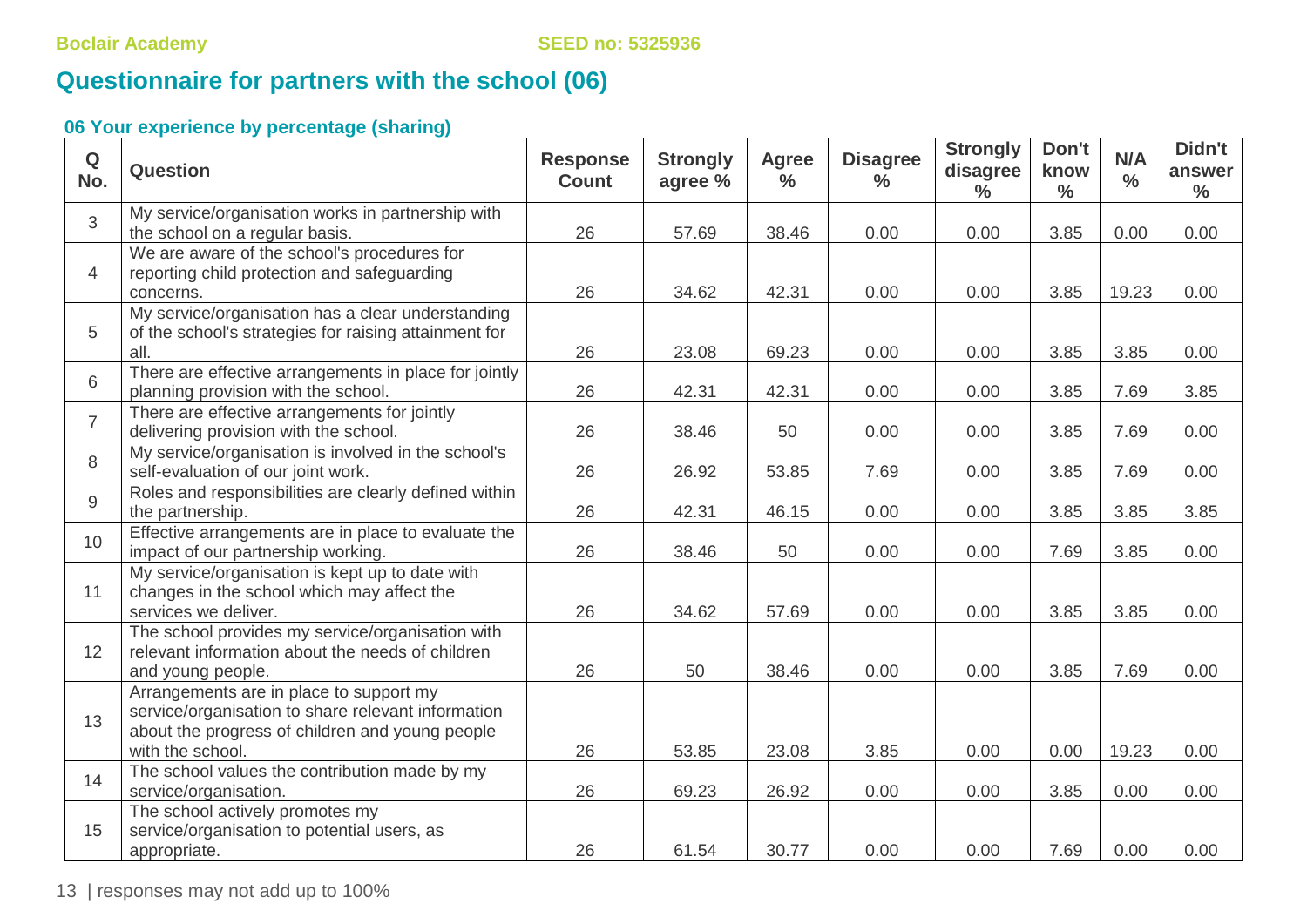| Q<br>No. | <b>Question (cont.)</b>                                                                                                     | <b>Response</b><br><b>Count</b> | <b>Strongly</b><br>agree % | Agree<br>$\frac{0}{0}$ | <b>Disagree</b><br>$\frac{0}{0}$ | <b>Strongly</b><br>disagree<br>$\%$ | Don't<br>know<br>$\%$ | N/A<br>$\frac{0}{0}$ | Didn't<br>answer<br>$\frac{0}{0}$ |
|----------|-----------------------------------------------------------------------------------------------------------------------------|---------------------------------|----------------------------|------------------------|----------------------------------|-------------------------------------|-----------------------|----------------------|-----------------------------------|
| 16       | There are opportunities to network, share practice<br>and participate in joint training and development<br>with the school. | 26                              | 46.15                      | 30.77                  | 3.85                             | 0.00                                | 0.00                  | 19.23                | 0.00                              |
| 17       | My service/organisation has a clear understanding<br>of the social, cultural and economic context of the<br>school.         | 26                              | 50                         | 46.15                  | 0.00                             | 0.00                                | 3.85                  | 0.00                 | 0.00                              |
| 18       | Overall, partnership working with the school works<br>well.                                                                 | 26                              | 69.23                      | 26.92                  | 0.00                             | 0.00                                | 3.85                  | 0.00                 | 0.00                              |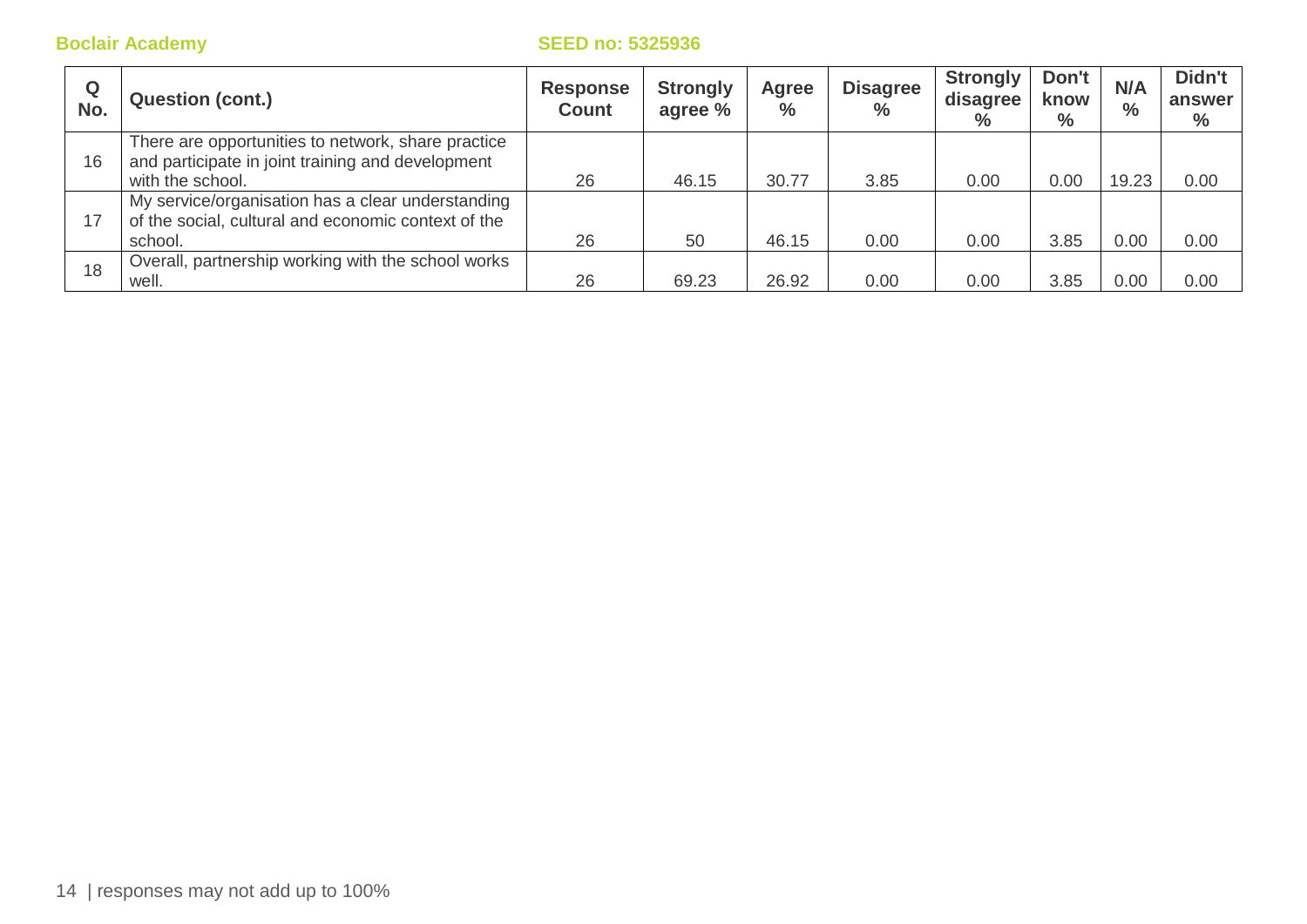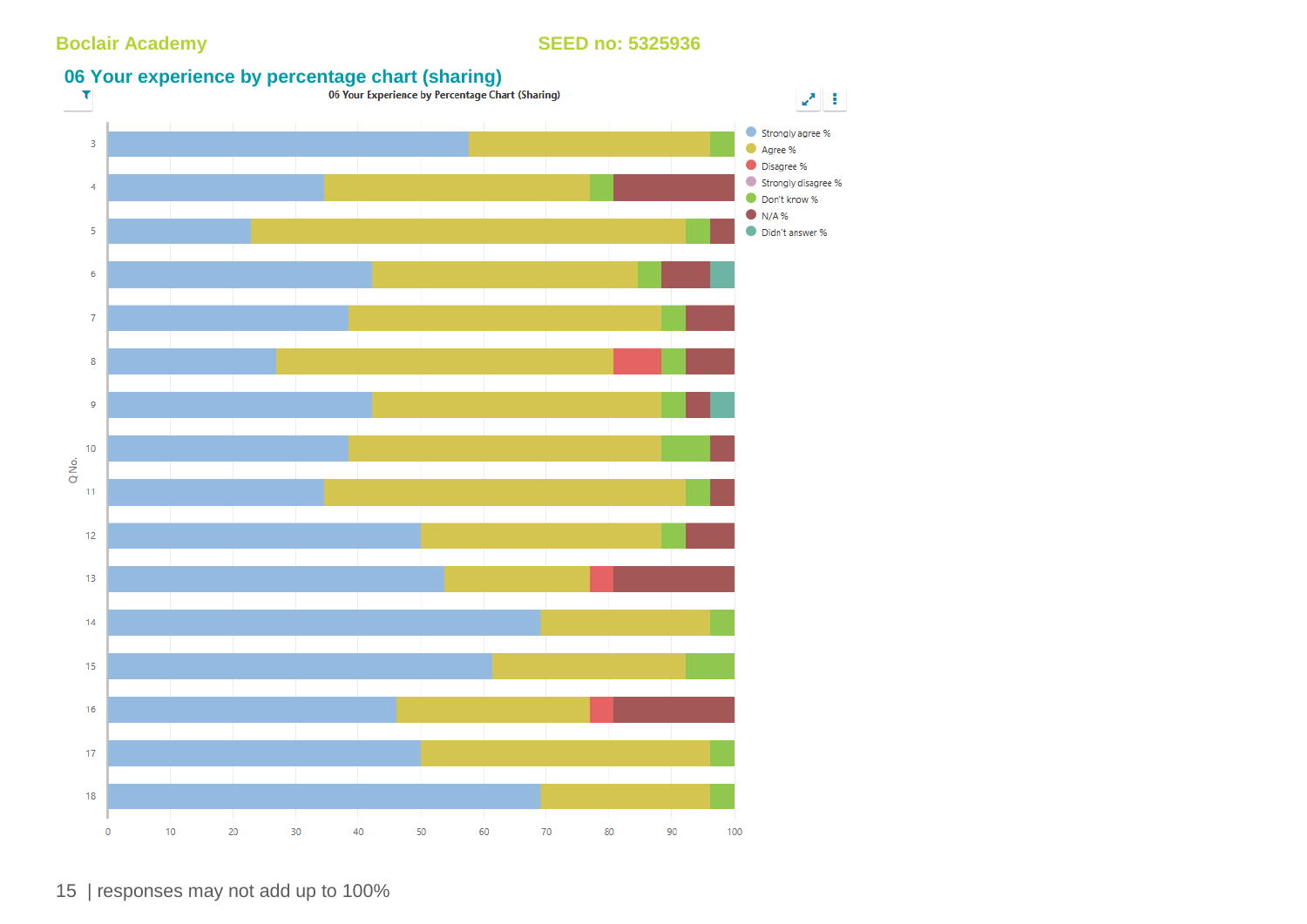# **Questionnaire for school support staff (09)**

### **09 Your experience by percentage (sharing)**

| Q<br>No.       | Question                                                                                            | <b>Response</b><br><b>Count</b> | <b>Strongly</b><br>agree % | Agree<br>% | <b>Disagree</b><br>$\%$ | <b>Strongly</b><br>disagree<br>$\frac{1}{2}$ | Don't<br>know<br>$\%$ | N/A<br>$\%$ | Didn't<br>answer<br>$\frac{9}{6}$ |
|----------------|-----------------------------------------------------------------------------------------------------|---------------------------------|----------------------------|------------|-------------------------|----------------------------------------------|-----------------------|-------------|-----------------------------------|
| $\overline{2}$ | I find it rewarding to be a member of staff at this<br>school.                                      | 14                              | 42.86                      | 42.86      | 0.00                    | 0.00                                         | 14.29                 | 0.00        | 0.00                              |
| $\mathbf{3}$   | I feel a valued part of the school's community.                                                     | 14                              | 21.43                      | 64.29      | 14.29                   | 0.00                                         | 0.00                  | 0.00        | 0.00                              |
| $\overline{4}$ | I am encouraged to learn and share practice with<br>colleagues from other schools.                  | 14                              | 28.57                      | 42.86      | 0.00                    | 0.00                                         | 7.14                  | 21.43       | 0.00                              |
| 5              | I am given the opportunity to learn and share practice<br>with colleagues from other schools.       | 14                              | 28.57                      | 28.57      | 21.43                   | 0.00                                         | 0.00                  | 21.43       | 0.00                              |
| 6              | I have a clear understanding of the social, cultural<br>and economic context of the school.         | 14                              | 42.86                      | 50         | 0.00                    | 0.00                                         | 7.14                  | 0.00        | 0.00                              |
| $\overline{7}$ | I feel appropriately supported by the school to<br>undertake my role.                               | 14                              | 57.14                      | 35.71      | 0.00                    | 0.00                                         | 7.14                  | 0.00        | 0.00                              |
| 8              | I am supported to take part in development<br>opportunities.                                        | 14                              | 42.86                      | 50         | 0.00                    | 0.00                                         | 7.14                  | 0.00        | 0.00                              |
| 9              | My professional learning enables me to reflect on<br>and improve my practice.                       | 14                              | 35.71                      | 57.14      | 0.00                    | 0.00                                         | 7.14                  | 0.00        | 0.00                              |
| 10             | I have regular opportunities to undertake leadership<br>roles.                                      | 14                              | 21.43                      | 71.43      | 0.00                    | 0.00                                         | 7.14                  | 0.00        | 0.00                              |
| 11             | I have opportunities to be involved in agreeing<br>priorities for the school.                       | 14                              | 14.29                      | 64.29      | 7.14                    | 0.00                                         | 7.14                  | 7.14        | 0.00                              |
| 12             | I am actively involved in the school's ongoing self-<br>evaluation.                                 | 14                              | 21.43                      | 64.29      | 0.00                    | 0.00                                         | 14.29                 | 0.00        | 0.00                              |
| 13             | I understand how to apply the school's procedures<br>relating to child protection and safeguarding. | 14                              | 57.14                      | 35.71      | 0.00                    | 0.00                                         | 7.14                  | 0.00        | 0.00                              |
| 14             | The school's vision and values underpins my work.                                                   | 14                              | 42.86                      | 50         | 0.00                    | 0.00                                         | 7.14                  | 0.00        | 0.00                              |
| 15             | Staff treat all children and young people fairly and<br>with respect.                               | 14                              | 42.86                      | 42.86      | 7.14                    | 0.00                                         | 7.14                  | 0.00        | 0.00                              |
| 16             | Colleagues treat each other with respect.                                                           | 14                              | 42.86                      | 50         | 0.00                    | 0.00                                         | 7.14                  | 0.00        | 0.00                              |
| 17             | Children and young people are encouraged and<br>supported to treat others with respect.             | 14                              | 28.57                      | 57.14      | 7.14                    | 0.00                                         | 7.14                  | 0.00        | 0.00                              |
| 18             | Children and young people are well behaved.                                                         | 14                              | 14.29                      | 50         | 28.57                   | 0.00                                         | 7.14                  | 0.00        | 0.00                              |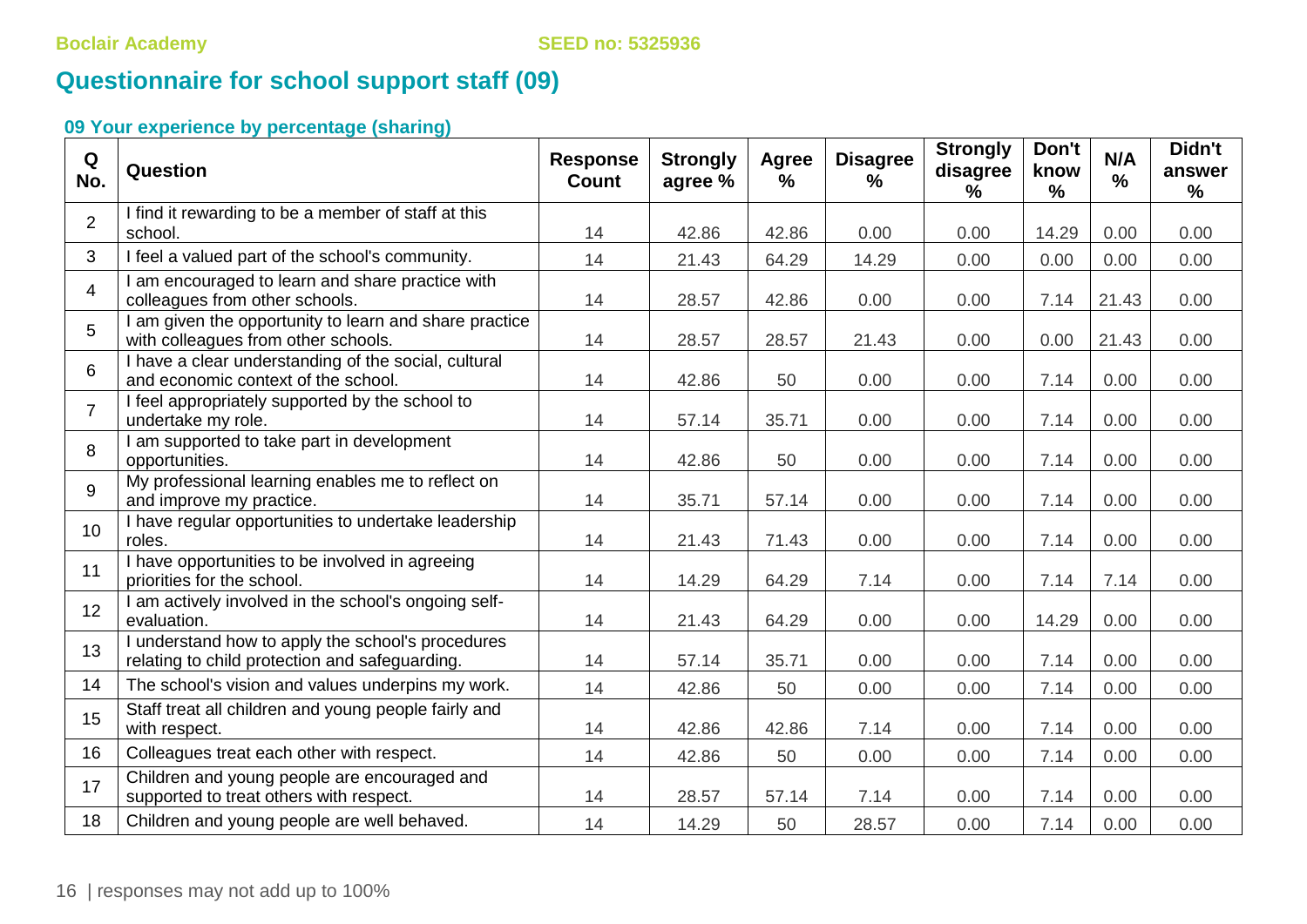| Q<br>No. | <b>Question (cont.)</b>                                                                | <b>Response</b><br>Count | <b>Strongly</b><br>agree % | Agree<br>$\%$ | <b>Disagree</b><br>$\frac{0}{0}$ | <b>Strongly</b><br>disagree<br>% | Don't<br>know<br>% | N/A<br>$\%$ | Didn't<br>answer<br>% |
|----------|----------------------------------------------------------------------------------------|--------------------------|----------------------------|---------------|----------------------------------|----------------------------------|--------------------|-------------|-----------------------|
| 19       | The school deals effectively with any bullying.                                        | 14                       | 14.29                      | 21.43         | 0.00                             | 0.00                             | 64.29              | 0.00        | 0.00                  |
| 20       | am provided with feedback when I report an<br>incident.                                | 14                       | 14.29                      | 42.86         | 14.29                            | 0.00                             | 7.14               | 21.43       | 0.00                  |
| 21       | Collaborative working across the school is effective in<br>taking forward improvement. | 14                       | 21.43                      | 64.29         | 0.00                             | 0.00                             | 14.29              | 0.00        | 0.00                  |
| 22       | Staff at all levels within the school communicate<br>effectively with each other.      | 14                       | 21.43                      | 50            | 21.43                            | 0.00                             | 7.14               | 0.00        | 0.00                  |
| 23       | The school is well led and managed.                                                    | 14                       | 28.57                      | 35.71         | 14.29                            | 0.00                             | 21.43              | 0.00        | 0.00                  |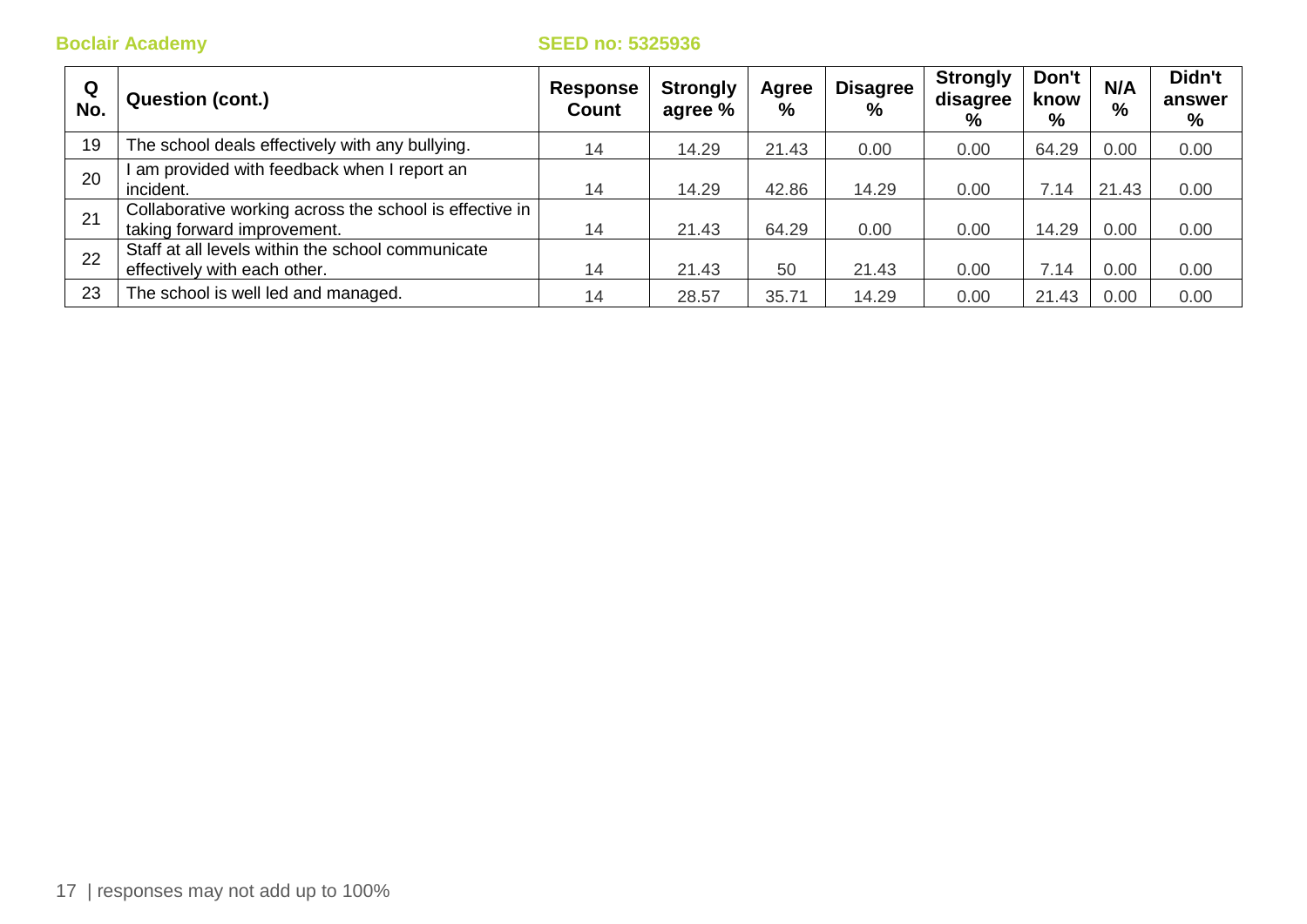# **09 Your experience by percentage chart (sharing)**<br>19 Your Experience by Percentage Chart (Sharing)



18 | responses may not add up to 100%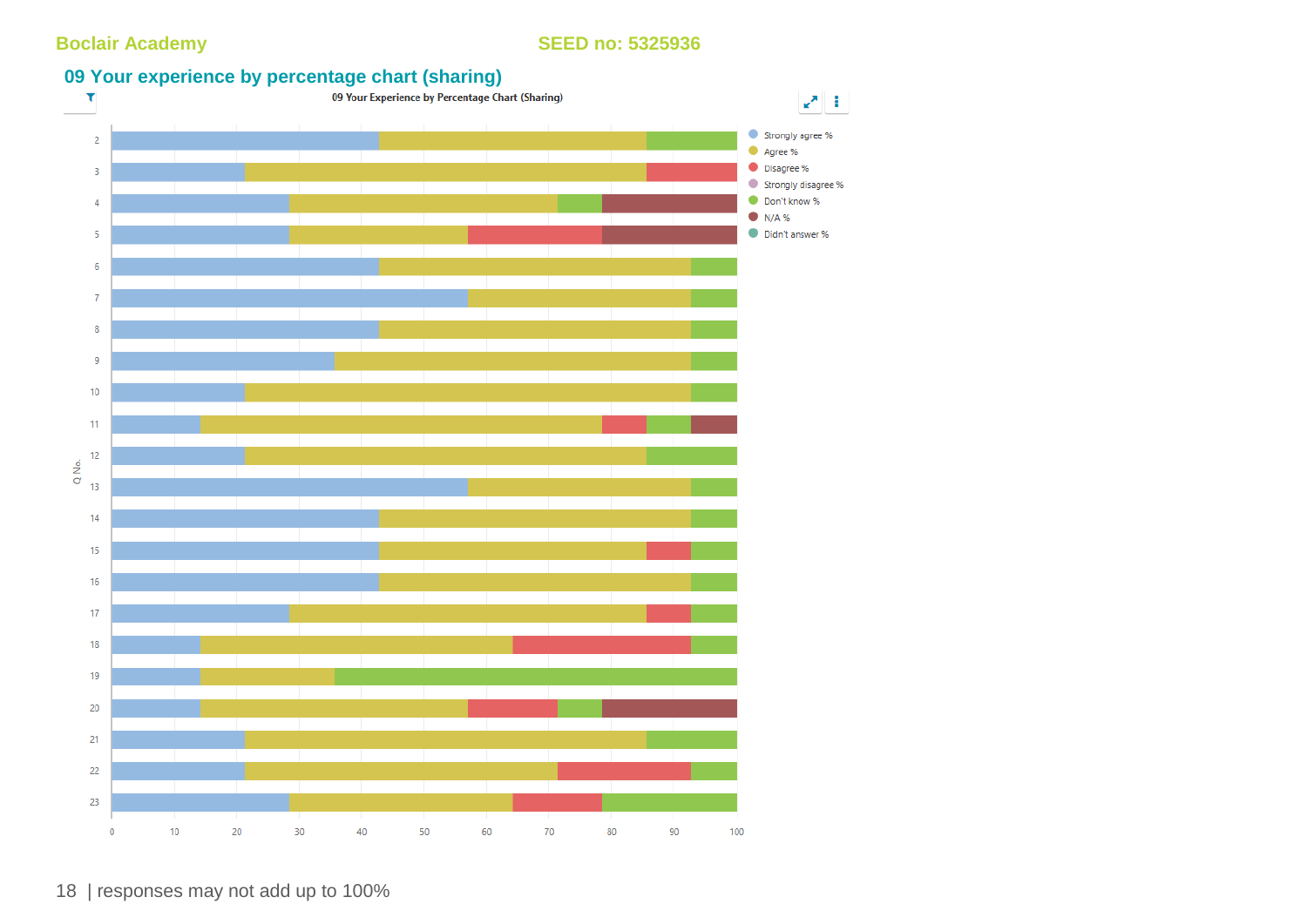# **Questionnaire for school teachers (10)**

### **10 Your experience by percentage (sharing)**

| Q<br>No.       | Question                                                                                                                            | <b>Response</b><br><b>Count</b> | <b>Strongly</b><br>agree % | Agree<br>$\frac{9}{6}$ | <b>Disagree</b><br>% | <b>Strongly</b><br>disagree<br>$\frac{9}{6}$ | Don't<br>know<br>% | N/A<br>$\%$ | Didn't<br>answer<br>$\frac{1}{2}$ |
|----------------|-------------------------------------------------------------------------------------------------------------------------------------|---------------------------------|----------------------------|------------------------|----------------------|----------------------------------------------|--------------------|-------------|-----------------------------------|
| $\overline{2}$ | I find it rewarding to be a member of staff at this<br>school.                                                                      | 64                              | 59.38                      | 32.81                  | 1.56                 | 0.00                                         | 6.25               | 0.00        | 0.00                              |
| 3              | I feel a valued part of the school's community.                                                                                     | 64                              | 51.56                      | 43.75                  | 1.56                 | 0.00                                         | 3.13               | 0.00        | 0.00                              |
| $\overline{4}$ | I am encouraged to learn and share practice with<br>colleagues from other schools.                                                  | 64                              | 48.44                      | 42.19                  | 7.81                 | 0.00                                         | 1.56               | 0.00        | 0.00                              |
| 5              | I am given the opportunity to learn and share practice<br>with colleagues from other schools.                                       | 64                              | 37.5                       | 48.44                  | 9.38                 | 0.00                                         | 3.13               | 0.00        | 1.56                              |
| $6\phantom{1}$ | I have a clear understanding of the social, cultural and<br>economic context of the school.                                         | 64                              | 68.75                      | 28.13                  | 0.00                 | 0.00                                         | 3.13               | 0.00        | 0.00                              |
| $\overline{7}$ | I feel appropriately supported by the school to<br>undertake my role.                                                               | 64                              | 46.88                      | 46.88                  | 3.13                 | 1.56                                         | 1.56               | 0.00        | 0.00                              |
| 8              | I am supported to engage in professional learning.                                                                                  | 64                              | 59.38                      | 35.94                  | 1.56                 | 0.00                                         | 1.56               | 0.00        | 1.56                              |
| 9              | My professional learning enables me to reflect on and<br>improve my practice.                                                       | 64                              | 64.06                      | 32.81                  | 0.00                 | 0.00                                         | 1.56               | 0.00        | 1.56                              |
| 10             | I have regular opportunities to undertake leadership<br>roles.                                                                      | 64                              | 59.38                      | 28.13                  | 3.13                 | 0.00                                         | 4.69               | 3.13        | 1.56                              |
| 11             | I have opportunities to be involved in agreeing<br>priorities for the school.                                                       | 64                              | 48.44                      | 48.44                  | 3.13                 | 0.00                                         | 0.00               | 0.00        | 0.00                              |
| 12             | I am actively involved in the school's ongoing self-<br>evaluation.                                                                 | 64                              | 64.06                      | 31.25                  | 0.00                 | 0.00                                         | 1.56               | 1.56        | 1.56                              |
| 13             | GTCS standards are used to support professional<br>dialogue.                                                                        | 64                              | 53.13                      | 42.19                  | 0.00                 | 0.00                                         | 3.13               | 0.00        | 1.56                              |
| 14             | I use information, including data, effectively to identify<br>and reduce inequalities in children's and young<br>people's outcomes. | 64                              | 75                         | 23.44                  | 0.00                 | 0.00                                         | 1.56               | 0.00        | 0.00                              |
| 15             | I understand how to apply the school's procedures<br>relating to child protection and safeguarding.                                 | 64                              | 78.13                      | 18.75                  | 0.00                 | 0.00                                         | 3.13               | 0.00        | 0.00                              |
| 16             | The school's vision and values underpins my work.                                                                                   | 64                              | 62.5                       | 34.38                  | 0.00                 | 0.00                                         | 1.56               | 0.00        | 1.56                              |
| 17             | Staff treat all children and young people fairly and with<br>respect.                                                               | 64                              | 71.88                      | 26.56                  | 0.00                 | 0.00                                         | 1.56               | 0.00        | 0.00                              |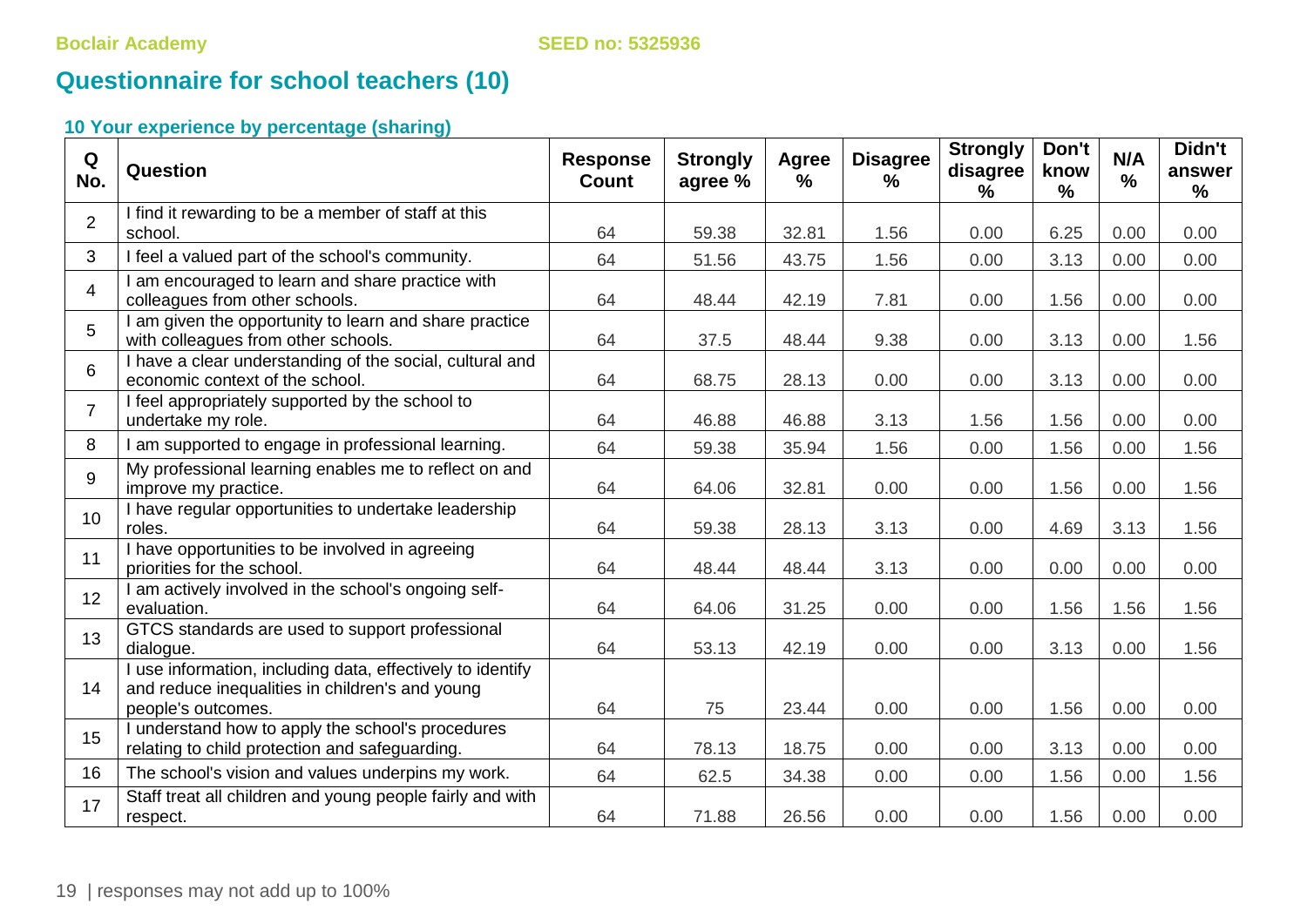| Q<br>No. | <b>Question (cont.)</b>                                                                                                                           | <b>Response</b><br><b>Count</b> | <b>Strongly</b><br>agree % | Agree<br>$\%$ | <b>Disagree</b><br>$\%$ | <b>Strongly</b><br>disagree<br>% | Don't<br>know<br>% | N/A<br>$\frac{0}{0}$ | Didn't<br>answer<br>$\%$ |
|----------|---------------------------------------------------------------------------------------------------------------------------------------------------|---------------------------------|----------------------------|---------------|-------------------------|----------------------------------|--------------------|----------------------|--------------------------|
| 18       | Colleagues treat each other with respect.                                                                                                         | 64                              | 46.88                      | 50            | 3.13                    | 0.00                             | 0.00               | 0.00                 | 0.00                     |
| 19       | Children and young people are encouraged and<br>supported to treat others with respect.                                                           | 64                              | 51.56                      | 43.75         | 1.56                    | 0.00                             | 1.56               | 0.00                 | 1.56                     |
| 20       | Children and young people are well behaved.                                                                                                       | 64                              | 23.44                      | 56.25         | 15.63                   | 1.56                             | 3.13               | 0.00                 | 0.00                     |
| 21       | The school deals effectively with any bullying.                                                                                                   | 64                              | 34.38                      | 42.19         | 4.69                    | 0.00                             | 18.75              | 0.00                 | 0.00                     |
| 22       | I am provided with feedback when I report an incident.                                                                                            | 64                              | 31.25                      | 48.44         | 14.06                   | 0.00                             | 4.69               | 1.56                 | 0.00                     |
| 23       | Staff at all levels within the school communicate<br>effectively with each other.                                                                 | 64                              | 28.13                      | 39.06         | 26.56                   | 0.00                             | 6.25               | 0.00                 | 0.00                     |
| 24       | The school's arrangements for engaging parents in<br>their child's learning are effective.                                                        | 64                              | 57.81                      | 39.06         | 0.00                    | 0.00                             | 3.13               | 0.00                 | 0.00                     |
| 25       | The school is well led and managed.                                                                                                               | 64                              | 45.31                      | 42.19         | 9.38                    | 0.00                             | 1.56               | 0.00                 | 1.56                     |
| 26       | Collaborative working across the school is effective in<br>taking forward improvement.                                                            | 64                              | 48.44                      | 45.31         | 1.56                    | 0.00                             | 3.13               | 0.00                 | 1.56                     |
| 27       | Children and young people are engaged in their<br>learning.                                                                                       | 64                              | 48.44                      | 48.44         | 1.56                    | 0.00                             | 1.56               | 0.00                 | 0.00                     |
| 28       | I give children and young people regular feedback<br>which helps them to progress.                                                                | 64                              | 71.88                      | 26.56         | 0.00                    | 0.00                             | 1.56               | 0.00                 | 0.00                     |
| 29       | Children and young people are provided with<br>experiences which meet their learning needs.                                                       | 64                              | 67.19                      | 31.25         | 0.00                    | 0.00                             | 1.56               | 0.00                 | 0.00                     |
| 30       | Children and young people are involved in talking<br>about and planning their learning.                                                           | 64                              | 45.31                      | 48.44         | 0.00                    | 0.00                             | 4.69               | 1.56                 | 0.00                     |
| 31       | Children and young people are involved in setting their<br>learning targets.                                                                      | 64                              | 50                         | 46.88         | 0.00                    | 0.00                             | 1.56               | 1.56                 | 0.00                     |
| 32       | Children and young people have the opportunity to<br>lead their learning.                                                                         | 64                              | 51.56                      | 45.31         | 0.00                    | 0.00                             | 3.13               | 0.00                 | 0.00                     |
| 33       | I receive appropriate support for planning, preparation<br>and assessment.                                                                        | 64                              | 62.5                       | 34.38         | 0.00                    | 0.00                             | 1.56               | 0.00                 | 1.56                     |
| 34       | The school has effective strategies to support children<br>and young people with their learning, including those<br>requiring additional support. | 64                              | 76.56                      | 21.88         | 0.00                    | 0.00                             | 1.56               | 0.00                 | 0.00                     |
| 35       | Staff have a shared understanding of their<br>'responsibility of all' in literacy and numeracy and<br>health and wellbeing.                       | 64                              | 64.06                      | 34.38         | 0.00                    | 0.00                             | 1.56               | 0.00                 | 0.00                     |
|          |                                                                                                                                                   |                                 |                            |               |                         |                                  |                    |                      |                          |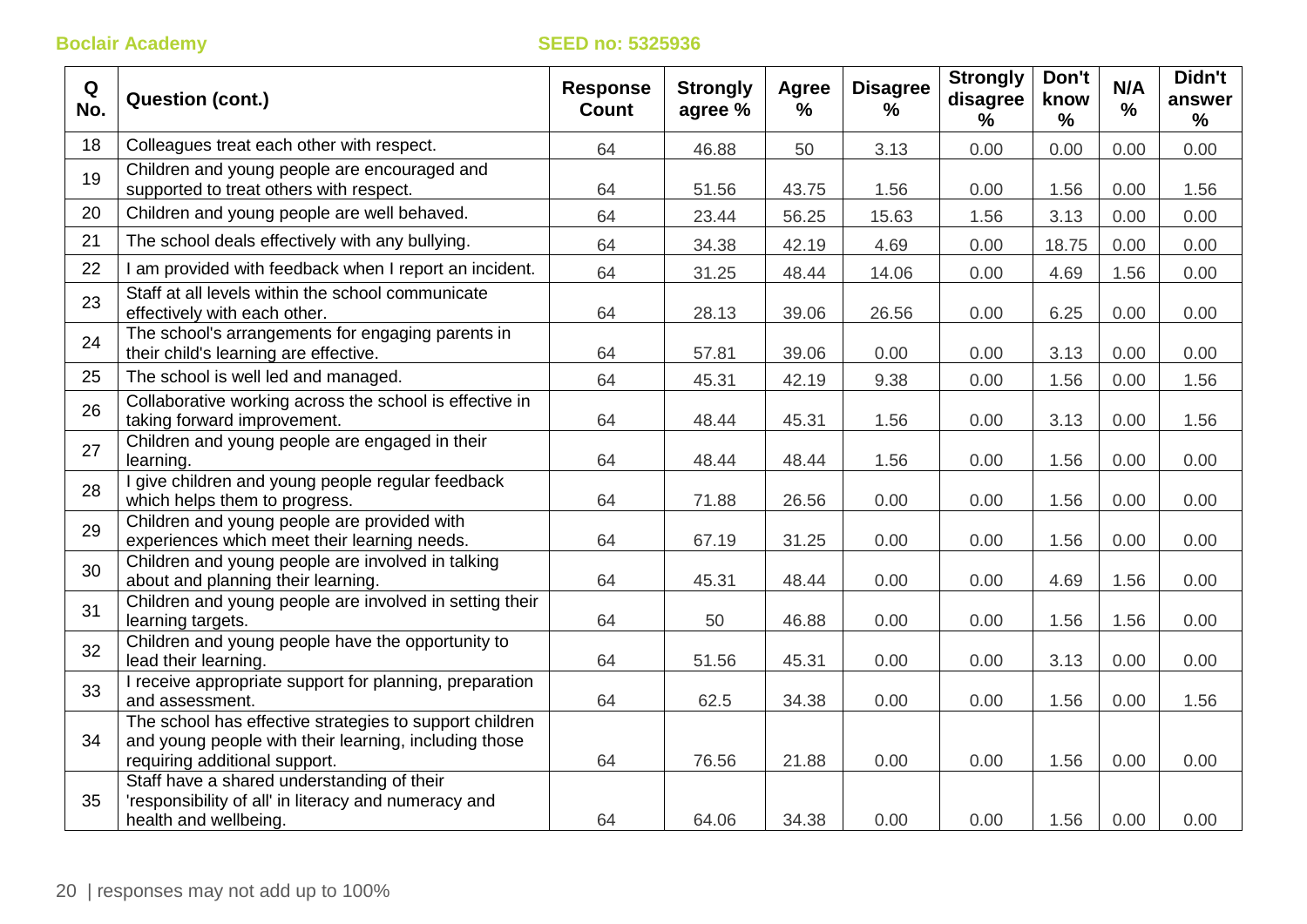| Q<br>No. | <b>Question (cont.)</b>                             | <b>Response</b><br>Count | <b>Strongly</b><br>agree % | Agree<br>% | <b>Disagree</b><br>$\frac{0}{0}$ | <b>Strongly</b><br>disagree<br>$\%$ | Don't<br>know<br>$\%$ | N/A<br>$\frac{0}{0}$ | Didn't<br>answer<br>% |
|----------|-----------------------------------------------------|--------------------------|----------------------------|------------|----------------------------------|-------------------------------------|-----------------------|----------------------|-----------------------|
| 36       | Moderation activities are helping me to make sound  |                          |                            |            |                                  |                                     |                       |                      |                       |
|          | professional judgements.                            | 64                       | 60.94                      | 32.81      | 0.00                             | 0.00                                | 6.25                  | 0.00                 | 0.00                  |
| 37       | I have regular opportunities to help shape the      |                          |                            |            |                                  |                                     |                       |                      |                       |
|          | curriculum through discussions with colleagues.     |                          |                            |            |                                  |                                     |                       |                      |                       |
|          | parents and partners.                               | 64                       | 57.81                      | 39.06      | .56                              | 0.00                                | .56                   | 0.00                 | 0.00                  |
| 38       | am aware of and involved in the school's strategies |                          |                            |            |                                  |                                     |                       |                      |                       |
|          | for raising attainment for all.                     | 64                       | 67.19                      | 29.69      | 0.00                             | 0.00                                | 3.13                  | 0.00                 | 0.00                  |